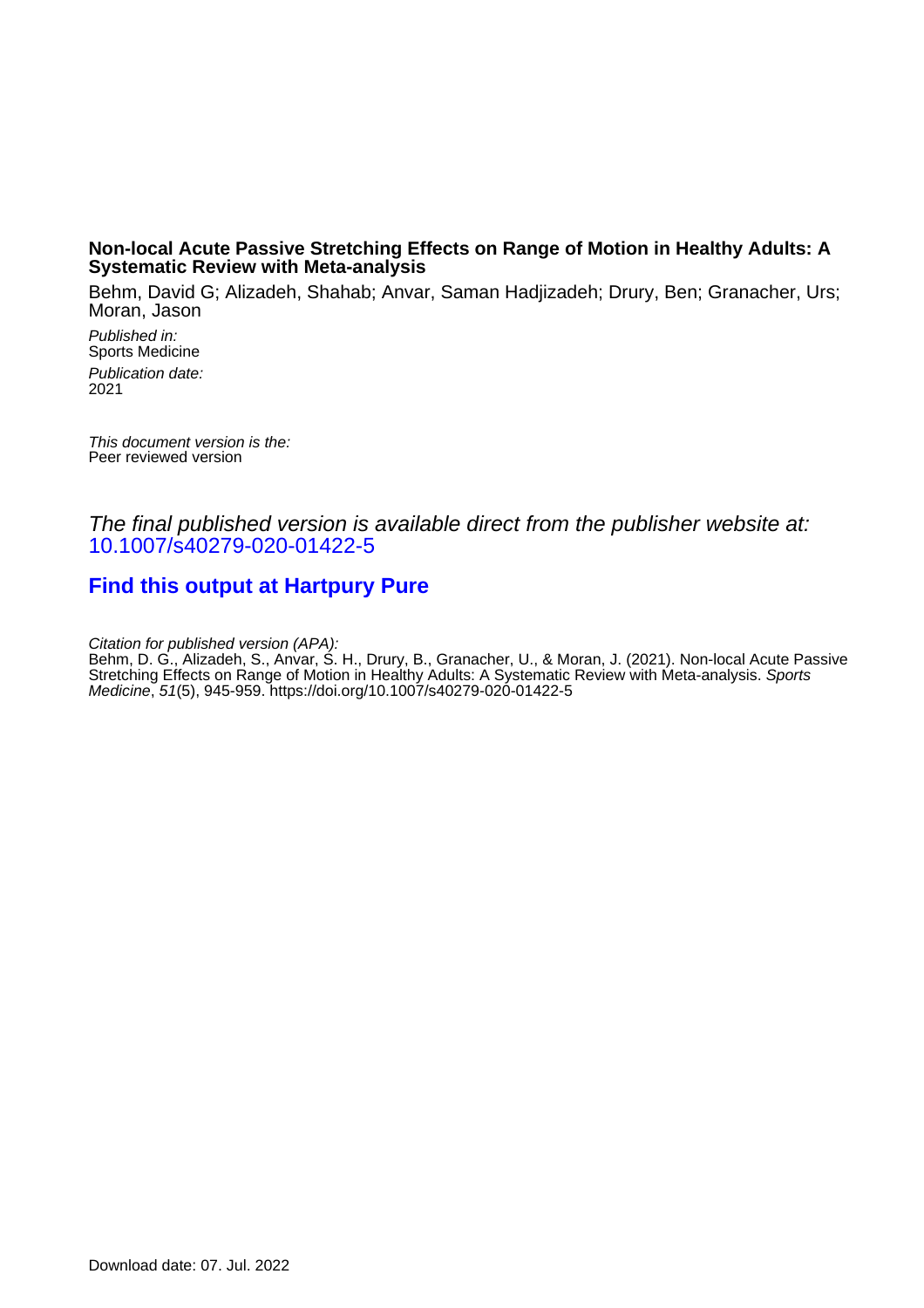## **Non-local acute passive stretching effects on range of motion in healthy adults: A systematic review with meta-analysis**

Authors: David G Behm<sup>1</sup>, Shahab Alizadeh<sup>1</sup>, Saman Hadjizadeh Anvar<sup>1,2</sup>, Ben Drury<sup>3</sup>, Urs Granacher<sup>4</sup>, Jason Moran<sup>5</sup>

**Institutions:** 1. School of Human Kinetics and Recreation, Memorial University of

Newfoundland, St. John's, Newfoundland and Labrador, Canada

<sup>2</sup> University of Tehran

<sup>3</sup> Department of Applied Sport Sciences, Hartpury University, UK

<sup>4</sup> Division of Training and Movement Science, University of Potsdam, Potsdam, Germany

<sup>5</sup> School of Sport, Rehabilitation and Exercise Sciences, University of Essex, Essex UK

## **Co-Corresponding Authors:** David G Behm PhD

School of Human Kinetics and Recreation, Memorial University of Newfoundland, St. John's, Newfoundland and Labrador, Canada [dbehm@mun.ca](mailto:dbehm@mun.ca) Tel: 709-864-3408 Fax: 709-864-3979

Jason Moran PhD School of Sport, Rehabilitation and Exercise Sciences, University of Essex, Essex UK [jmorana@essex.ac.uk](mailto:jmorana@essex.ac.uk)

**Running Title:** Global stretching effects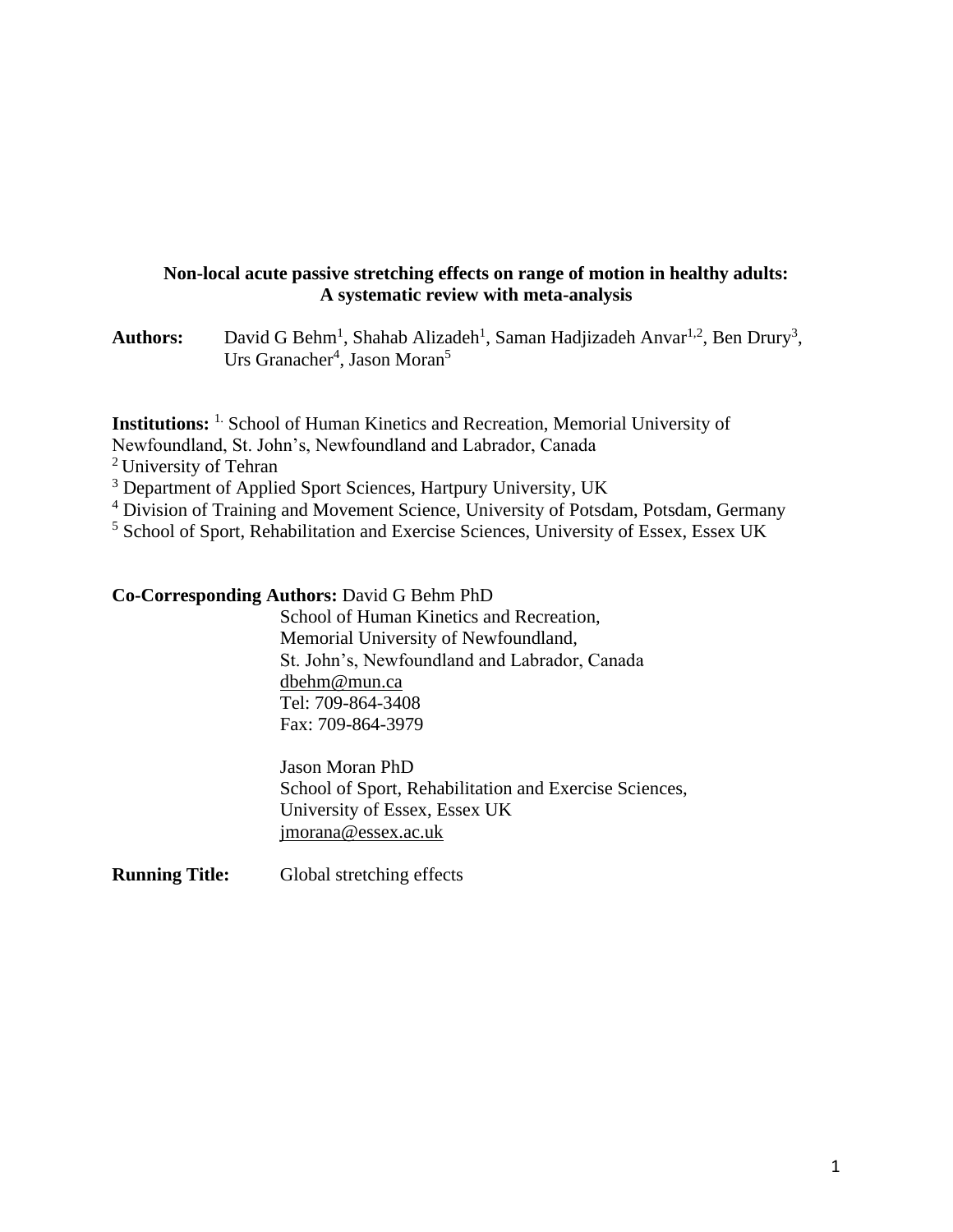### **Abstract**

Background: Stretching a muscle not only increases the extensibility or range of motion (ROM) of the stretched muscle or joint but there is growing evidence of increased ROM of contralateral and other non-local muscles and joints.

Objective: The objective of this meta-analysis was to quantify crossover or non-local changes in passive ROM following an acute bout of unilateral stretching and to examine potential doseresponse relations.

Methods: Eleven studies involving 14 independent measures met the inclusion criteria. The metaanalysis included moderating variables such as sex, trained state, stretching intensity and duration. Results: The analysis revealed that unilateral passive static stretching induced moderate magnitude (standard mean difference within studies: SMD: 0.86) increases in passive ROM with non-local, non-stretched joints. Moderating variables such as sex, trained state, stretching intensity, and duration did not moderate the results. Although, stretching duration did not present statistically significant differences; greater than 240-seconds of stretching (SMD: 1.24) exhibited large magnitude increases in non-local ROM compared to moderate magnitude improvements with shorter (<120-seconds: SMD: 0.72) durations of stretching.

Conclusion: Passive static stretching of one muscle group can induce moderate magnitude, global increases in ROM. Stretching durations greater than 240 s may have larger effects compared with shorter stretching durations.

**Key Points:** Non-local (crossover or global) stretching effects from unilateral passive stretching can induce moderate magnitude ROM increases. This increased non-local ROM was not modified by the participant's trained state, sex or stretching intensity. Although not statistically significant, there may be a trend for greater ROM improvements with longer durations of unilateral stretching.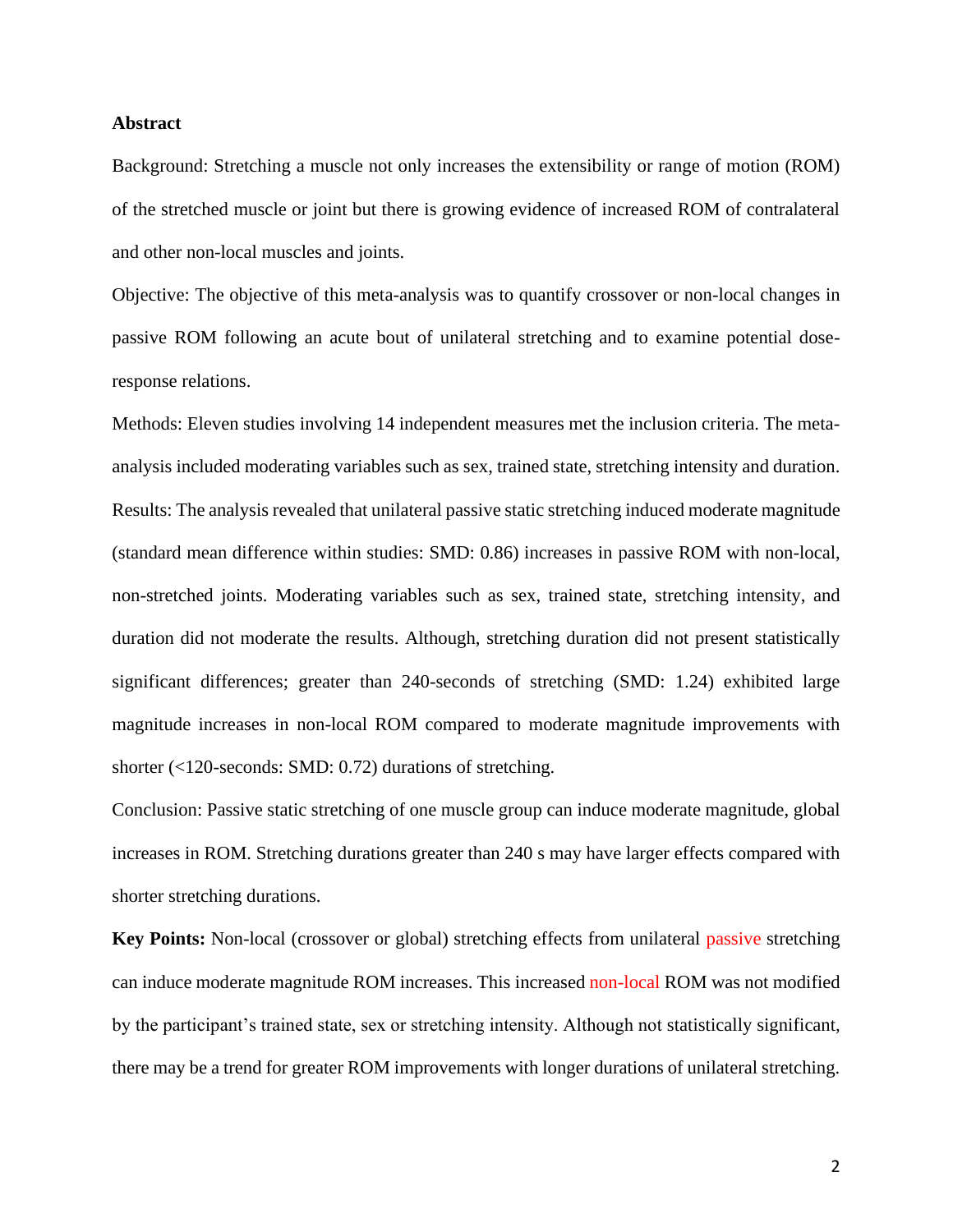### **1.0 Introduction**

There is an abundance of literature demonstrating stretch-induced acute increases in joint range of motion (ROM) [1-4]. Improvements in ROM permit more expansive movements with less resistance [2], enhance longer duration stretch-shortening cycle activity (prolonged amortization or transition phase) performance (i.e. longer distance running, rebound chest press and others) [5, 6] and have been reported to enhance muscle force output at longer muscle lengths [7-10], which is typically the environment where many musculotendinous injuries occur [1]. Moreover, from an injury prevention perspective, increased ROM has been shown to reduce the incidence of musculotendinous injuries specifically with explosive, high speed, and change of direction activities [1]. Mechanisms underlying the enhanced acute ROM have been attributed to an increased stretch tolerance, neural inhibition, thixotropic properties (i.e. decreased viscoelasticity) and muscle and tendon architectural modifications (i.e. changes in tissue compliance, stiffness, fascicle angles and rotation among others) [11-22]. Subsequently, knowledge of the training methods that can be used to optimise ROM are of key importance.

Crossover, or non-local augmentation of ROM has also been reported when the stretching of one muscle produces an increased ROM in a homologous (crossover) or heterologous nonstretched muscle or joint [23-35]. Such a global or systemic response to stretching would have important implications with training and rehabilitation, particularly when a unilateral injury prevents training or activity. For example, prior to a rehabilitation exercise, an individual can perform unilateral stretching to access a greater contralateral ROM when performing the activity without fear of further injuring the affected muscles or tendons. The genesis of non-local stretching effects research originated with studies examining crossover or non-local muscle fatigue [36-47]. The term: non-local muscle fatigue was incorporated to indicate a temporary deficit in performance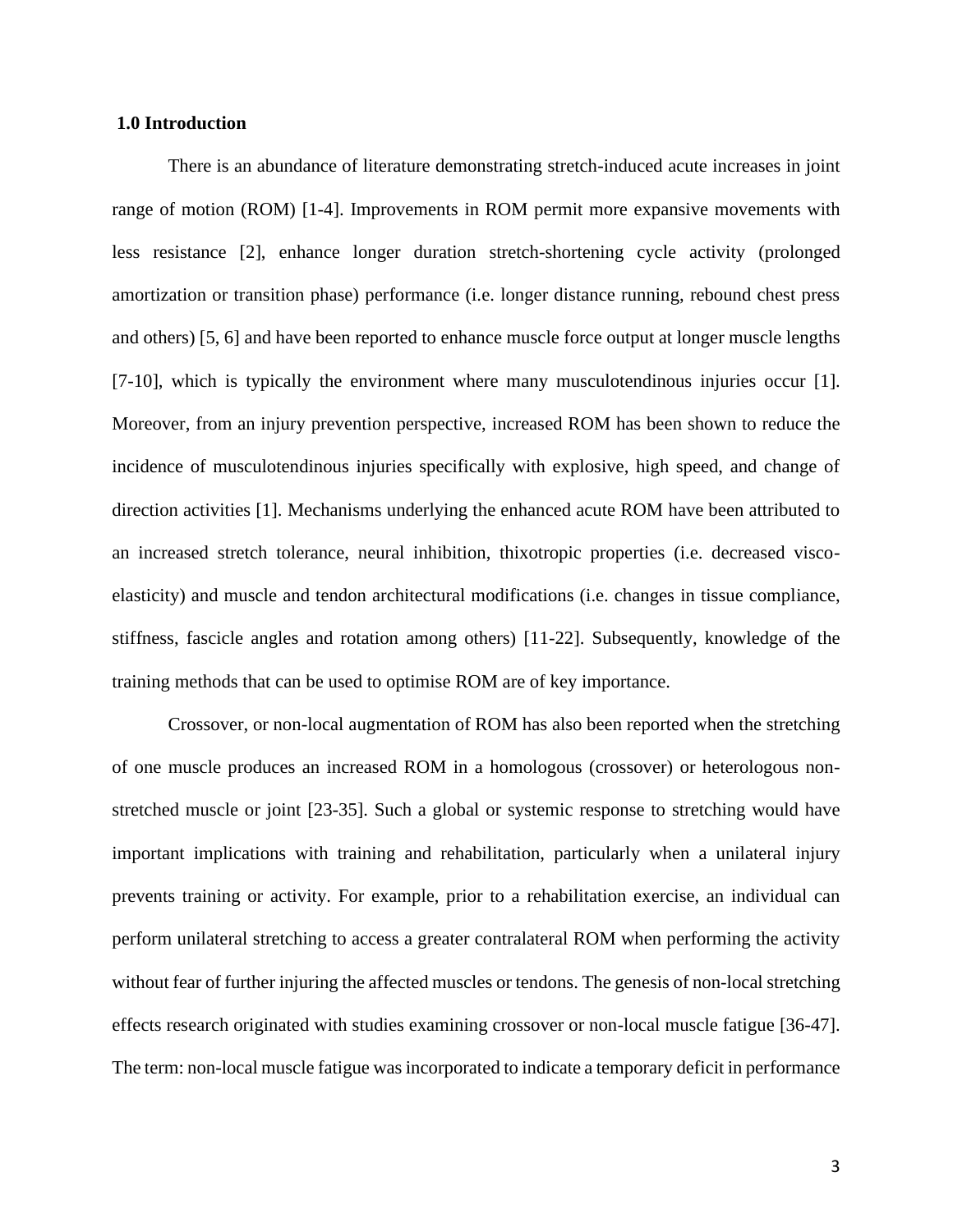of non-exercised homologous and heterologous muscle groups that could be located contralateral, or ipsilateral, as well as inferior or superior to the fatigued muscle groups [45]. The proposed mechanisms of non-local muscle fatigue have been ascribed to neural inhibition, biochemical (i.e. metabolite distribution of lactate,  $H^+$ ,  $K^+$  ions and others), biomechanical (trunk fatigue impairing stability), and psychological (i.e. mental energy deficit) factors [45]. Based on non-local muscle fatigue effects, some researchers were intrigued to examine whether similar global effects would occur following unilateral acute stretching. Clark [29] published the earliest evidence using six unilateral hamstrings static stretches of six seconds each and reported a 14.4% improvement in the straight leg raise ROM. The 10 other studies investigating non-local stretching effects have just been published in the last five years (2016-2020). As the increased acute ROM of a non-stretched muscle cannot be attributed to peripheral or local mechanisms (i.e. thixotropic or architectural modifications), the non-local ROM changes would illustrate the extent of global mechanisms. Unlike non-local muscle fatigue [45], there would be little accumulation and distribution of metabolites, and a reduced chance of trunk muscle or core fatigue. Hence, non-local stretching effects would more likely be attributed to neural inhibition or psycho-physiological (i.e. increased stretch or pain tolerance) factors [1].

Furthermore, there are conflicts in the literature regarding variables that could moderate the effectiveness of stretching on ROM. For example, a variety of stretch intervention studies have shown similar improvements in ROM of the stretched limb or joint with 15 vs. 30 s [48], 120 vs. 240 s [49], 3.5 vs. 7 vs. 10.5 min [50] of static stretching. On the other hand, greater increases in ROM were found by Roberts and Wilson [51] with 15 s versus 5 s duration stretches, Bandy and Irion [52] suggested that 30–60 s of static stretching was more effective than 15 s, with other researchers also suggesting greater than 30 s of static stretching to achieve the greatest ROM [53,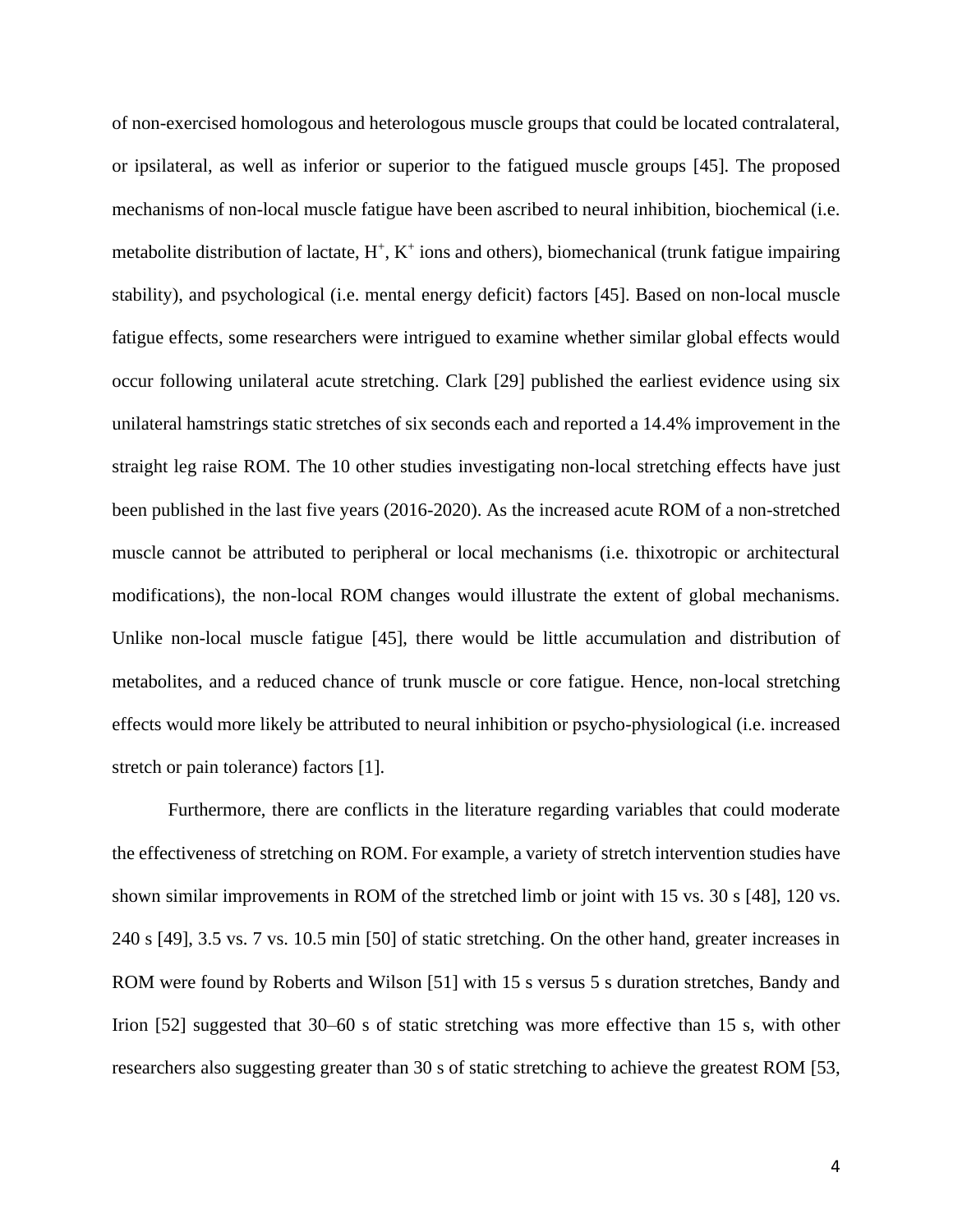54]. It is unknown if the duration of unilateral stretching impacts non-local ROM. The effect of unilateral stretching intensity on non-local ROM, which could impact sensory afferent neural influences or psychological (i.e. stretch or pain tolerance) factors also needs to be evaluated in future studies. The influence of stretching intensity on the stretched limb's ROM is also contradictory with evidence showing no substantial ROM differences when comparing stretching at submaximal intensity to maximal or near maximal ROM or discomfort [55-57] versus evidence of greater ROM when implementing low force prolonged static stretching [58,59]. Again, there is no information on non-local responses to stretch intensity. In addition, there are a number of other possible moderating variables that could impact non-local ROM. For example, there are very few studies that recruited trained individuals and no studies that have used only female participants and thus the trained state and sex could play a role.

With no published systematic reviews or meta-analyses regarding the extent (magnitude) of stretching on non-local ROM, the objective of this meta-analytical review was to examine the literature to determine the relative effect of varying unilateral muscle stretching durations upon non-stretched muscles or joint passive ROM in healthy untrained and trained adults under the age of 40 years, with the goal of strengthening the mechanistic underpinnings of acute stretching. We were additionally interested in the effect of moderating variables such as unilateral stretch duration, intensity, trained state, and participants' sex. Based upon previous findings reporting the effects of acute stretching durations on ROM [51, 52, 53, 54], we hypothesized that longer durations of acute stretching would induce greater increases in non-local joint ROM in healthy untrained and trained young adults. Furthermore, based on prior studies [55-57], it was also hypothesized that stretch intensity would not impact non-local ROM.

### **2.0 Methods**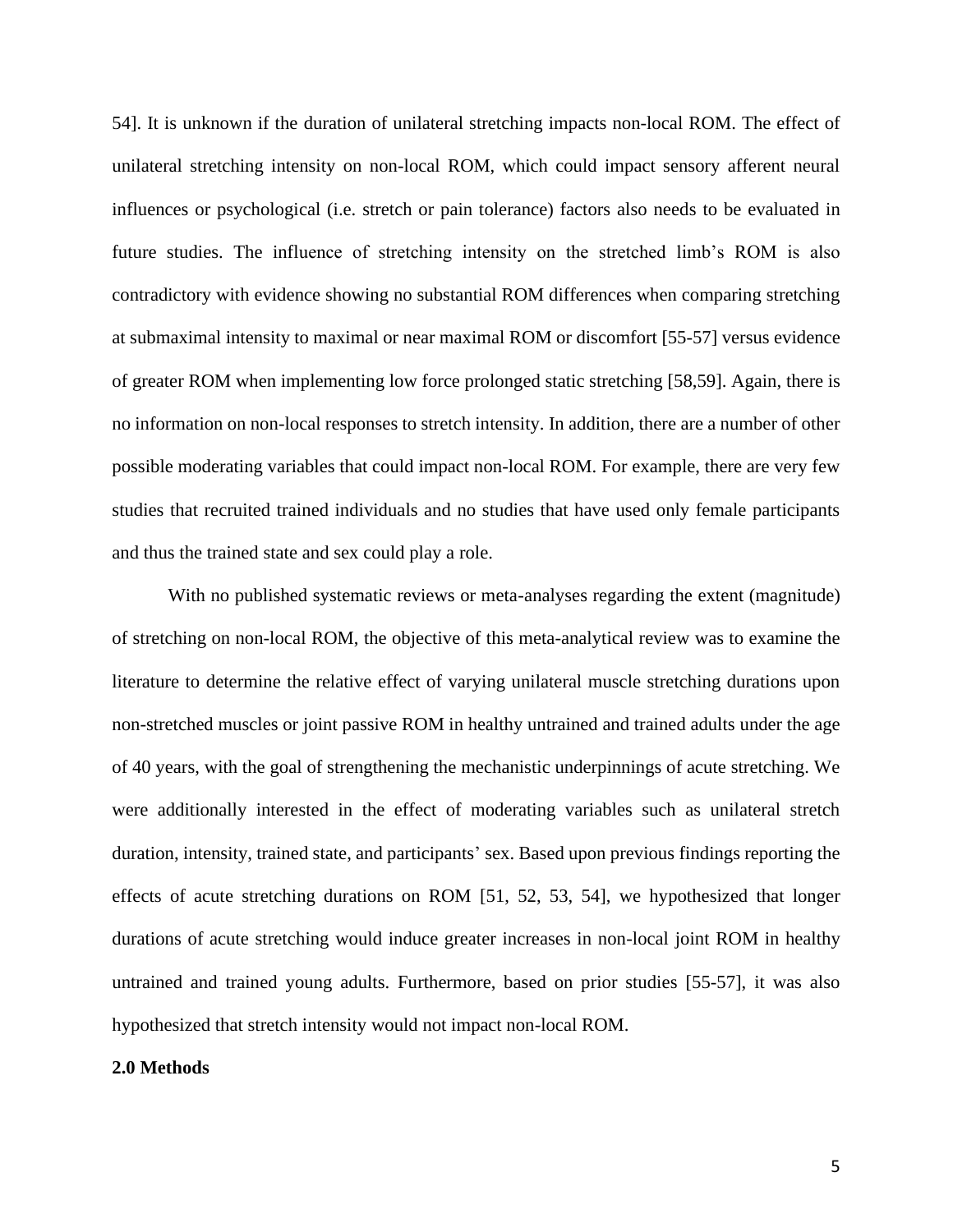#### *2.1 Search strategy*

A literature search following Preferred Reporting Items for Systematic review and Meta-Analysis Protocols (PRISMA-P) review guidelines was performed by two co-authors (SA and SHA) separately and independently using PubMed, Scopus, SPORTDiscus, Web of Science, Cochrane, and CINHAL Plus databases. The topic was searched using a Boolean search strategy with the operators "OR" and "AND" and a combination of the following title keywords: stretch, stretching, flexibility, range of motion, non-local, unilateral, contralateral, ipsilateral, crossover, or remote (Figure 1). Researchers' personal computer databases were also examined for related articles. Related articles were found from 1999 to July 2020 (no date restrictions imposed). The selected articles were also cross referenced by the authors to identify relevant studies that might have been overlooked in the database search. In selecting studies for inclusion, a review of all relevant article titles was conducted before an examination of article abstracts and, then, full published articles. Only peer-reviewed articles were included in the meta-analysis.

#### *2.2 Data extraction*

Data were extracted from gathered articles with a form created in Microsoft Excel. Where required data were not clearly or completely reported, article authors were contacted for clarification. In case authors did not respond to our queries, the respective dataset was not considered for further analysis.

#### *2.3 Inclusion and exclusion criteria (study selection)*

Articles investigating non-local stretching were included if they fulfilled the following selection criteria: the study 1) was a randomized controlled trial or a controlled trial; 2) included a measure of acute (not cross-education training studies) pre- and post-stretching homologous or heterologous muscle or joint ROM, 3) was published in a peer-reviewed journal (abstracts and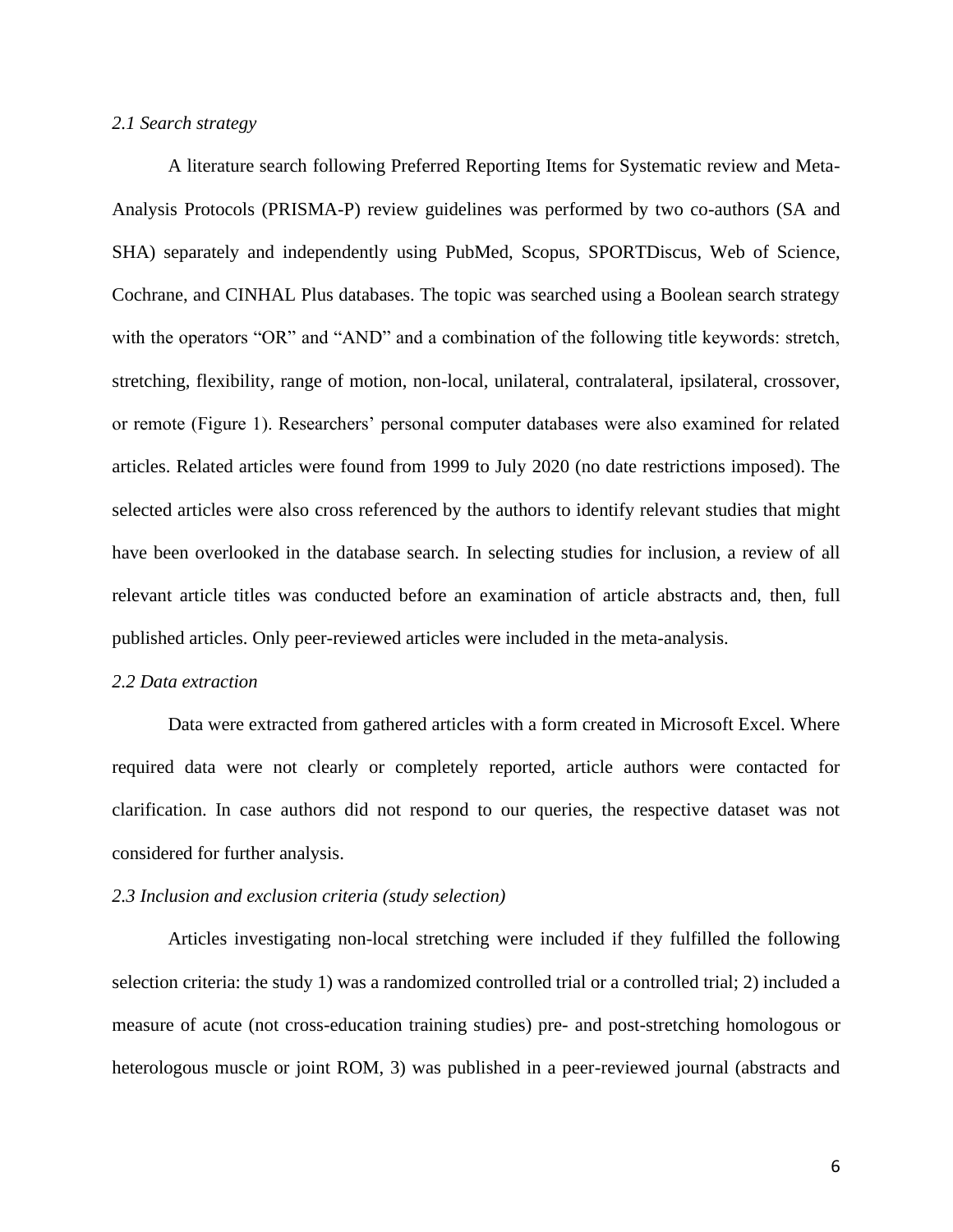unpublished studies were excluded), 4) was published in English before July, 2020; and 5) the study participants were healthy, untrained, recreationally active, or trained individuals under the age of 40 years. Furthermore, non-exercised muscle group(s) could not be the antagonists to the stretched muscle groups (e.g., knee extensors and flexors), as movement of the stretched muscle could stretch the antagonist muscle, thus distorting the effect we desired to examine. Studies were excluded if means and standard deviations, or effect sizes were not available.

**Figure 1:** PRISMA flow chart illustrating different phases of the search and study selection using the following title based nomenclature: stretch, stretching, flexibility, range of motion, non-local, unilateral, contralateral, ipsilateral, crossover, or remote.

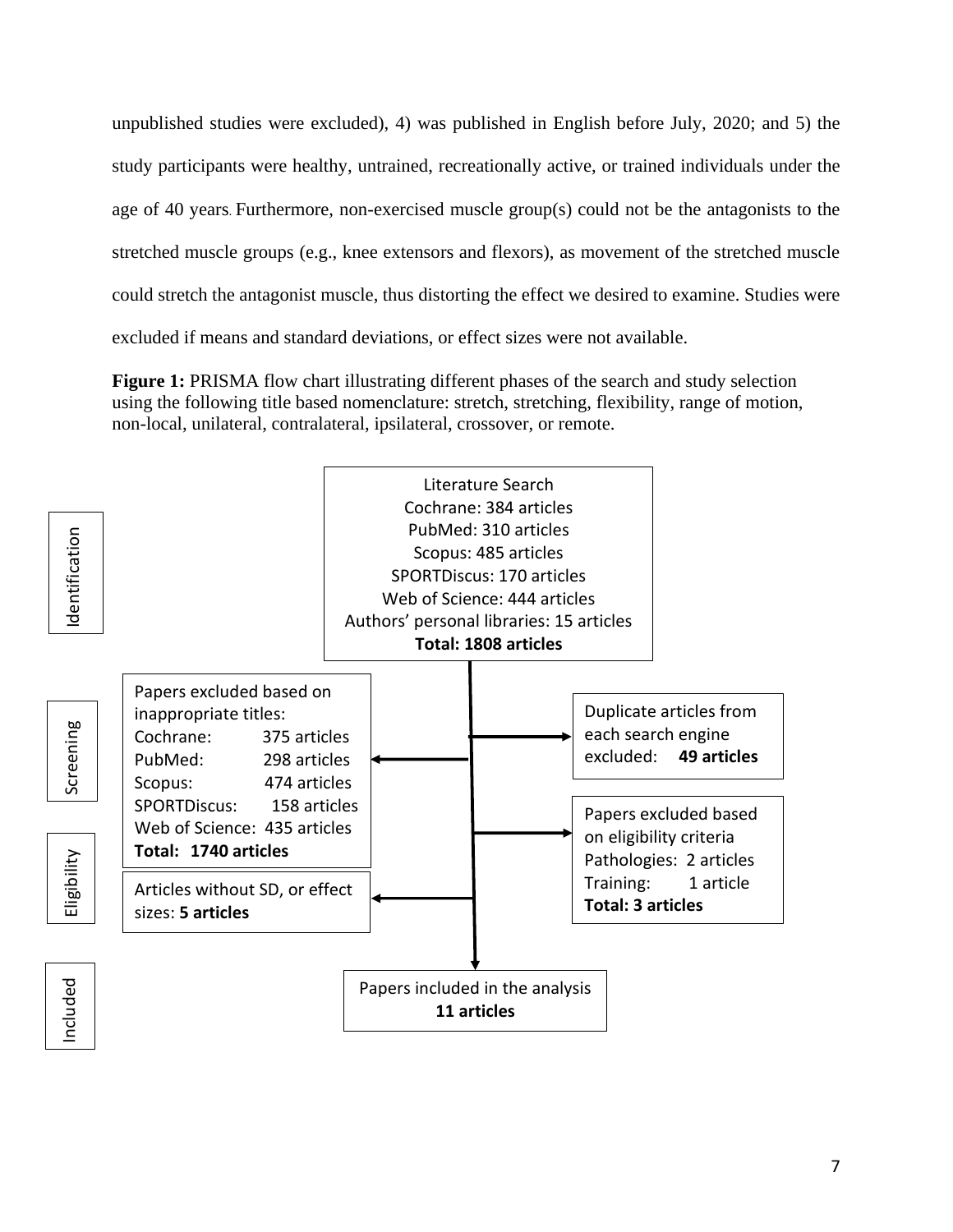#### *2.4 Systematic review analysis*

Meta-analytical comparisons were carried out in RevMan version 5.3 (The Nordic Cochrane Centre. Cochrane Collaboration. 2014. p. 1–43). Means and standard deviations for a measure of joint range of motion was used to calculate an effect size. The outcome variable (ROM) was chosen based on a logically defensible rationale, an accepted method of study-inclusion justification in a meta-analysis [60]. To analyse the collected data, the inverse-variance random effects model for meta-analyses was used because it allocates a proportionate weight to trials based on the size of their individual standard errors [61] and facilitates analysis whilst accounting for heterogeneity across studies [62], a common characteristic of intervention-based research. The analysis encompassed a primary analysis (all studies combined) as well as an evaluation of moderating variables such as stretch duration, intensity, participants' trained state and sex. We presented effect sizes alongside 95% confidence intervals (CI) and these were interpreted using the conventions outlined for standardised mean difference by Hopkins et al. [63]  $\left($  <0.2 = trivial;  $0.2-0.6$  = small,  $0.6-1.2$  = moderate,  $1.2-2.0$  = large,  $2.0-4.0$  = very large,  $>4.0$  = extremely large).

To gauge the degree of heterogeneity amongst the included studies, the *I*² statistic was calculated. This represents the percentage of variation across studies that is due to heterogeneity as opposed to chance [64]. Low, moderate, and high levels of heterogeneity correspond to *I*² values of 25%, 50% and 75% respectively; however, these thresholds are considered tentative [65]. The *X*² (chi square) assesses if any observed differences in results are compatible with chance alone. A low P value, or a large chi-squared statistic relative to its degree of freedom, provides evidence of heterogeneity of intervention effects beyond those attributed to chance [63].

#### *2.5 Assessment of risk of bias*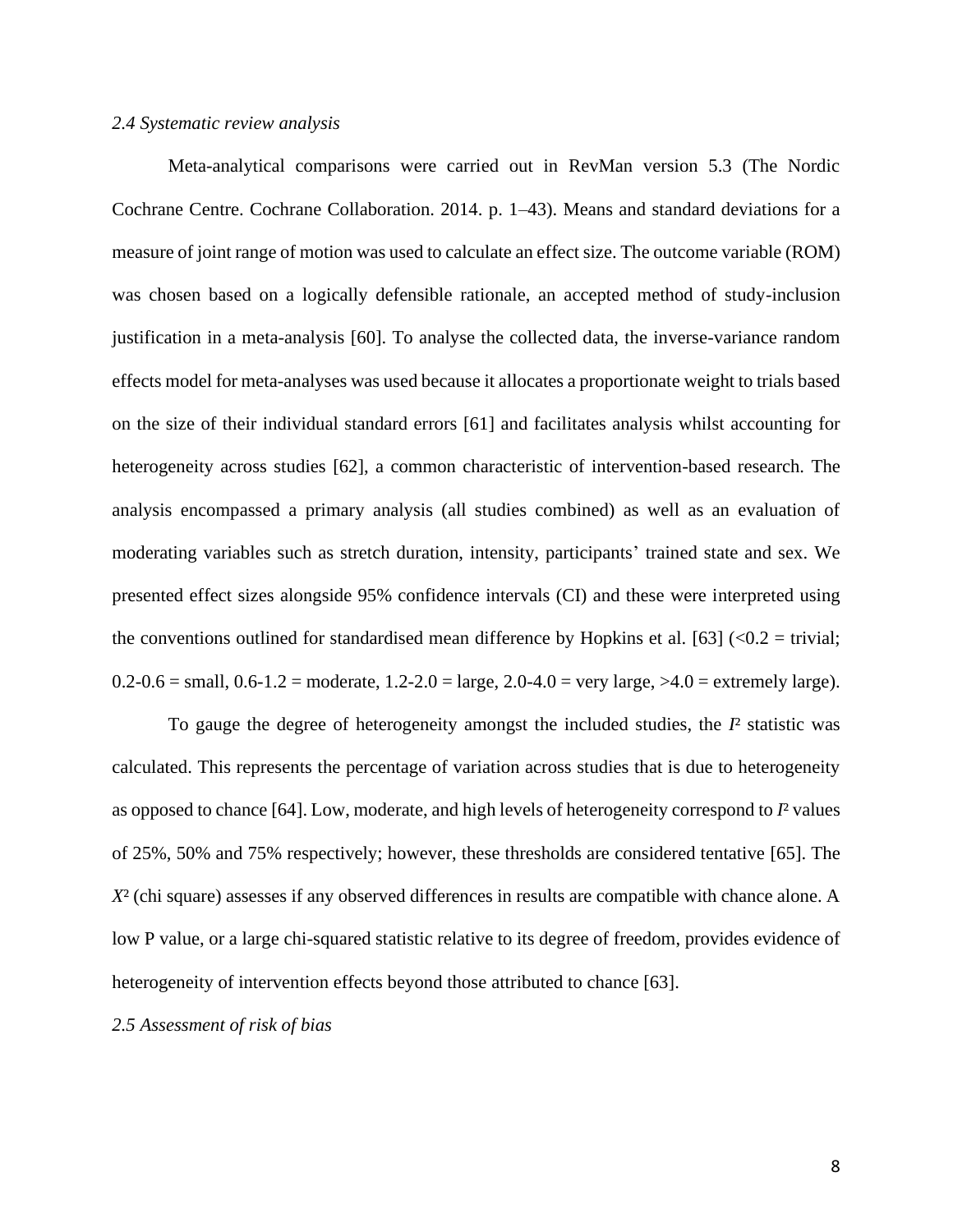The Physiotherapy Evidence Database (PEDro) scale was used to assess the risk of bias and methodological quality of the included studies (Table 1). This scale evaluates internal study validity on a scale from 0 (high risk of bias) to 10 (low risk of bias). Two reviewers independently rated each study. Any ratings that yielded different results were further adjudicated by a third reviewer. This rating was then used in the risk of bias scale. A median score of ≥6 represents the threshold for studies with a low risk of bias [66]. Furthermore, figures 2-6 show symmetric funnel plots, which illustrate the absence of publication bias in the observed studies.

### **3.0 Results**

#### *3.1 Study selection*

In total, eleven studies met the inclusion criteria and were included in the meta-analysis (Table 2). They comprised 14 experimental groups. Mean study participant characteristics are provided in Table 3. The PRISMA flow diagram illustrating the number of studies excluded at each stage of the systematic review and meta-analysis is shown in Figure 1. As only two studies examined the effect of unilateral stretching on heterologous muscle groups, it was not possible to statistically analyze heterologous versus homologous ROM responses.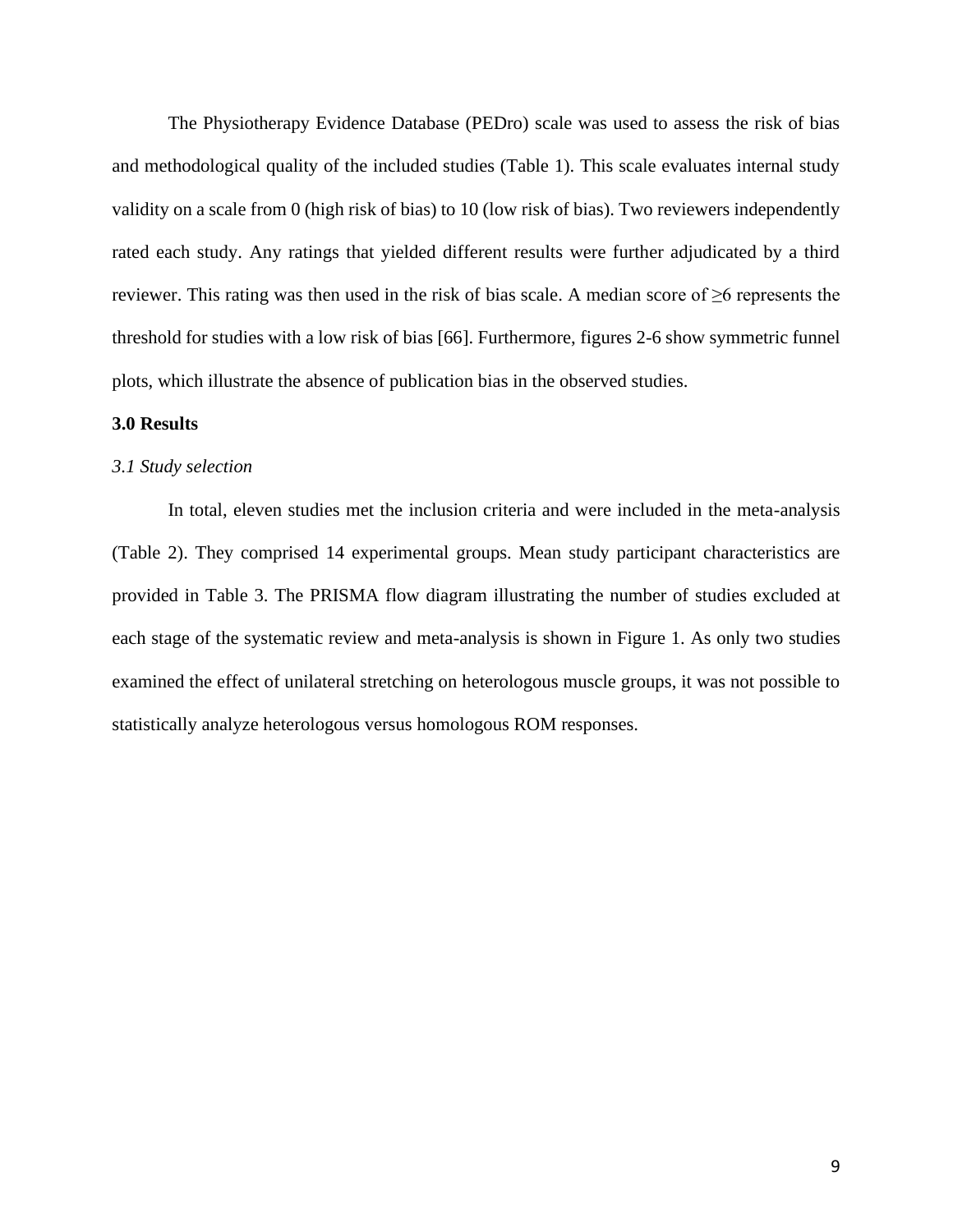| Study                                 | $\mathbf{1}$   | $\overline{2}$ | 3              | $\overline{4}$ | 5              | 6           | $\overline{7}$ | 8              | 9              | 10             | 11             | Total          |
|---------------------------------------|----------------|----------------|----------------|----------------|----------------|-------------|----------------|----------------|----------------|----------------|----------------|----------------|
| Behm et al.<br>2016 [23]              | $\overline{Y}$ | $\overline{N}$ | $\overline{Y}$ | Y              | $\overline{Y}$ | $\mathbf N$ | $\mathbf N$    | $\mathbf N$    | $\overline{Y}$ | Y              | Y              | $\overline{7}$ |
| Behm et al.<br>2019 [24]              | $\mathbf N$    | $\overline{N}$ | N              | $\mathbf Y$    | Y              | $\mathbf N$ | ${\bf N}$      | $\overline{N}$ | Y              | $\overline{Y}$ | $\mathbf Y$    | $\overline{5}$ |
| Caldwell et<br>al. 2019 [25]          | Y              | ${\bf N}$      | $\mathbf N$    | $\mathbf Y$    | ${\bf N}$      | $\mathbf N$ | ${\bf N}$      | ${\bf N}$      | $\mathbf N$    | Y              | $\mathbf Y$    | $\overline{4}$ |
| Caldwell et<br>al. 2019 [26]          | Y              | Y              | Y              | Y              | Y              | N           | ${\bf N}$      | $\mathbf Y$    | Y              | Y              | Y              | 9              |
| Ce et al.<br>2020 [27]                | Y              | $\mathbf N$    | $\mathbf N$    | $\overline{Y}$ | $\mathbf N$    | $\mathbf N$ | $\overline{N}$ | $\overline{Y}$ | $\mathbf N$    | $\overline{Y}$ | $\overline{Y}$ | 5              |
| Chaouachi et<br>al. 2017 [28]         | $\mathbf N$    | Y              | $\mathbf N$    | $\mathbf{Y}$   | $\mathbf N$    | $\mathbf N$ | ${\bf N}$      | Y              | $\mathbf Y$    | $\overline{Y}$ | Y              | 6              |
| Clark et al.<br>1999 [29]             | Y              | Y              | Y              | $\mathbf{Y}$   | Y              | Y           | $\mathbf Y$    | Y              | $\mathbf N$    | Y              | Y              | 10             |
| de-la-Cruz<br>Torres et al.<br>$[30]$ | Y              | Y              | Y              | Y              | Y              | Y           | $\mathbf Y$    | N              | $\mathbf N$    | $\mathbf Y$    | Y              | 9              |
| Killen et al.<br>2018 [31]            | Y              | Y              | $\mathbf N$    | Y              | $\mathbf N$    | N           | $\mathbf N$    | Y              | Y              | Y              | Y              | $\overline{7}$ |
| Lima et al.<br>2014 [32]              | Y              | $\overline{N}$ | $\mathbf N$    | Y              | ${\bf N}$      | $\mathbf N$ | ${\bf N}$      | $\mathbf Y$    | Y              | ${\bf N}$      | Y              | 5              |
| Whalen et al.<br>2019 [33]            | Y              | Y              | $\mathbf N$    | $\mathbf{Y}$   | Y              | Y           | ${\bf N}$      | Y              | Y              | Y              | Y              | 9              |
| Wilke et al.<br>2016 [35]             | $\mathbf Y$    | $\mathbf N$    | $\mathbf N$    | $\mathbf{Y}$   | $\mathbf N$    | $\mathbf N$ | ${\bf N}$      | Y              | $\mathbf Y$    | Y              | Y              | 6              |
| Mean                                  |                |                |                |                |                |             |                |                |                |                |                | 6.57           |
| Median                                |                |                |                |                |                |             |                |                |                |                |                | 6.5            |
| Mode                                  |                |                |                |                |                |             |                |                |                |                |                | 7.0            |

Table 1: Pedro scale analysis of articles

Y: Yes, N: No

PEDro scale criteria

1. Eligibility criteria were specified.

2. Subjects were randomly allocated to groups (in a crossover study, subjects were randomly allocated an order in which treatments were received) .

3. Allocation was concealed.

4. The groups were similar at baseline regarding the most important prognostic indicators.

5. There was blinding of all subjects.

6. There was blinding of all therapists/researchers who administered the therapy/protocol.

7. There was blinding of all assessors who measured at least one key outcome.

8. Measures of at least one key outcome were obtained from more than 85% of the subjects initially allocated to groups.

9. All subjects for whom outcome measures were available received the treatment or control condition as allocated or, where this was not the case, data for at least one key outcome was analysed by "intention to treat".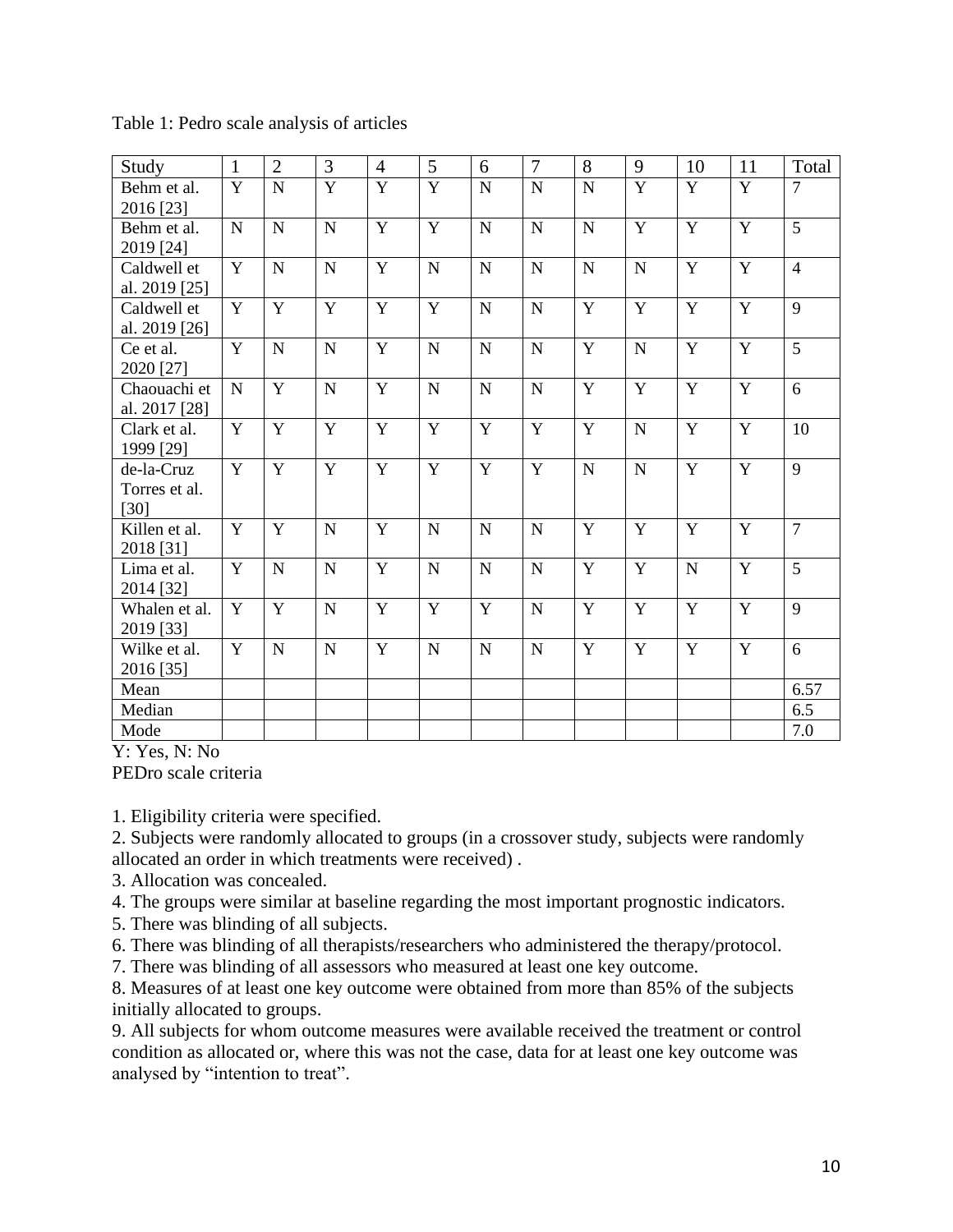10. The results of between-group statistical comparisons are reported for at least one key outcome.

|                           |                   |       | Trained   | Stretched    | Reps /                   | Duration | Volume | Rest                     |            | Tested, non-stretched                                                                                           |             |
|---------------------------|-------------------|-------|-----------|--------------|--------------------------|----------|--------|--------------------------|------------|-----------------------------------------------------------------------------------------------------------------|-------------|
| Study                     | Age               | M/F   | state     | muscle group | sets                     | (s)      | (s)    | (s)                      | Intensity  | muscle group                                                                                                    | $\% \Delta$ |
| Behm et al. 2016 [23]     | 27.0              |       |           | hip          |                          |          |        |                          |            |                                                                                                                 |             |
|                           | ±7.0              | 8/4   | <b>RT</b> | adductor SS  | 10                       | 30       | 300    | 15                       | 70-90% POD | Shoulder                                                                                                        | 8.16        |
|                           |                   |       |           | Quads +      |                          |          |        |                          |            | Contra Hip &                                                                                                    |             |
| Behm et al. 2019 [24]     | 19-30             | 14M   | PA        | Hams SS      | 8                        | 30       | 240    | $\sim$                   | 100% POD   | Ouads                                                                                                           | 3.49        |
|                           | 22.6              |       | H         | Hams &       |                          |          |        |                          |            | Contra                                                                                                          |             |
| Caldwell et al. 2019 [26] | $\pm 2.7$         | 4/6   | RA        | Quads SS     | 3                        | 30       | 90     | 15                       | 100% POD   | Hams & Quads                                                                                                    | 5.90        |
|                           | 20.5              |       | H         | Hams and     |                          |          |        |                          |            | Contra                                                                                                          |             |
| Caldwell et al. 2019 [26] | ±0.8              | 4/6   | RA        | Ouads SS     | 6                        | 30       | 180    | 15                       | 100%POD    | Hams & Quads                                                                                                    | 6.36        |
|                           | 22.0              |       |           | Quads        |                          |          |        |                          |            | Contra<br>Ouads                                                                                                 |             |
| Ce et al. 2020 [27]       | ±3.0              | 21M   | H         | SS           | 5                        | 45       | 225    | 15                       | 80-90% POD |                                                                                                                 | 11.00       |
| Chaouachi et al. 2017     | 18.0              |       |           | Hip flexion  |                          |          |        |                          |            | Contra Hip                                                                                                      |             |
| $[28]$                    | ±2.0              | 14M   | Rowers    | SS           | 8                        | 30       | 240    | 20                       | POD        | flexion                                                                                                         | 4.99        |
|                           | 25.6              |       |           |              |                          |          |        |                          |            | Straight                                                                                                        |             |
| Clark 1999 [29]           | ±2.8              | 45/15 | H         | Hams SS      | 6                        | 6        | 36     | 5                        | POD        | Leg Raise<br>Straight<br>Leg Raise<br>Straight<br>Leg Raise<br>Contra<br>Hams<br>Contra<br>PF<br>Contra<br>Hams | 14.36       |
|                           | 25.6              |       |           |              |                          |          |        |                          |            |                                                                                                                 |             |
| Clark 1999 [29]           | ±2.8              | 45/15 | H         | Hams SS      | 1                        | 120      | 120    | $\overline{\phantom{a}}$ | POD        |                                                                                                                 | 8.24        |
| de-la-Cruz Torres et al.  | 22.7              |       |           |              |                          |          |        |                          |            |                                                                                                                 |             |
| 2020 [30]                 | ±4.5              | 10/10 | Η         | Hams SS      | 3                        | 30       | 90     | $\overline{\phantom{a}}$ | POD        |                                                                                                                 | 17.28       |
|                           | $M:26\pm3$ ,      |       |           |              |                          |          |        |                          |            |                                                                                                                 |             |
| Killen et al. 2017 [31]   | $F:27\pm2$        | 13/10 | PA        | Hams SS      | 10                       | 30       | 300    | 30                       | 100%POD    |                                                                                                                 | 13.60       |
|                           | $M:25±3$ .        |       | H         |              |                          |          |        |                          |            |                                                                                                                 |             |
| Lima et al. 2014 [32]     | $F:22 \pm 3$      | 7/7   | UT        | PF SS        | 6                        | 45       | 270    | 15                       | 70-90% POD |                                                                                                                 | 30.20       |
| Whalen et al. 2019 [33]   | $M: 21.7 \pm 1.5$ |       |           |              |                          |          |        |                          |            |                                                                                                                 |             |
|                           | $F:20.5 \pm 1.3$  | 7/7   | H         | Hams SS      | 3                        | 30       | 90     | 30                       | 100%POD    |                                                                                                                 | 0.08        |
|                           |                   |       |           | Hams PF      |                          |          |        |                          |            |                                                                                                                 |             |
| Wilke et al. 2016 [35]    | $36 + 13$         | 32/31 | Н         | SS           | 3                        | 30       | 90     | $\overline{\phantom{a}}$ | mild POD   | Cervical flex/exten                                                                                             | 5.0         |
| Wilke et al. 2016 [35]    | $36 + 13$         | 32/31 | Н         | Control      | $\overline{\phantom{a}}$ |          |        | ٠                        |            | Cervical flex/exten                                                                                             | 0.4         |

11. The study provides both point measures and measures of variability for at least one key outcome.

Table 2: Individual study characteristics:

Abbreviations and Acronyms: Contra: contralateral, ES: effect size, Flex/ exten; flexion/extension, H: healthy, Hams: hamstrings, M/F: # of Male/Female participants, PA: physically active, PF: plantar flexors, POD: point of discomfort, Quads: quadriceps, RA: recreationally active, reps: repetitions, RT: resistance trained, SS: static stretch, UT: untrained

| Males<br>Age<br>(yrs)<br>(n)     | Females<br>(n)           | <b>Trained</b><br>state           | Unilateral<br><b>Stretched</b><br>muscles         | Tested.<br>non-<br>stretched<br>muscles         | Reps/Set      | Duration<br>(s) | Volume<br>(s)       | Rest<br>(s)    | Intensity                                      |
|----------------------------------|--------------------------|-----------------------------------|---------------------------------------------------|-------------------------------------------------|---------------|-----------------|---------------------|----------------|------------------------------------------------|
| $18-$<br>$18.3\pm$<br>27<br>13.9 | 12.9 <sub>±</sub><br>9.1 | HUT: 5<br>PA:4<br>RT:1<br>Rowers: | Hams: 5<br>Ouads.<br>PF hip<br>adductors:<br>each | Hams: 6<br>Quads: 3<br>Shoulders,<br>PF: 1 each | $5.5 \pm 2.7$ | $37.4 \pm 25.4$ | $174.7 \pm$<br>88.8 | $17.7+$<br>7.5 | POD: 6<br>70-90%<br>POD: $3$<br>Mild<br>POD: 4 |

Abbreviations and Acronyms: Hams: hamstrings, HUT: healthy untrained, (n): number of participants, PA: physically active, PF: plantar flexors, POD: point of discomfort, Quads: quadriceps, RT: resistance trained, (yrs): years.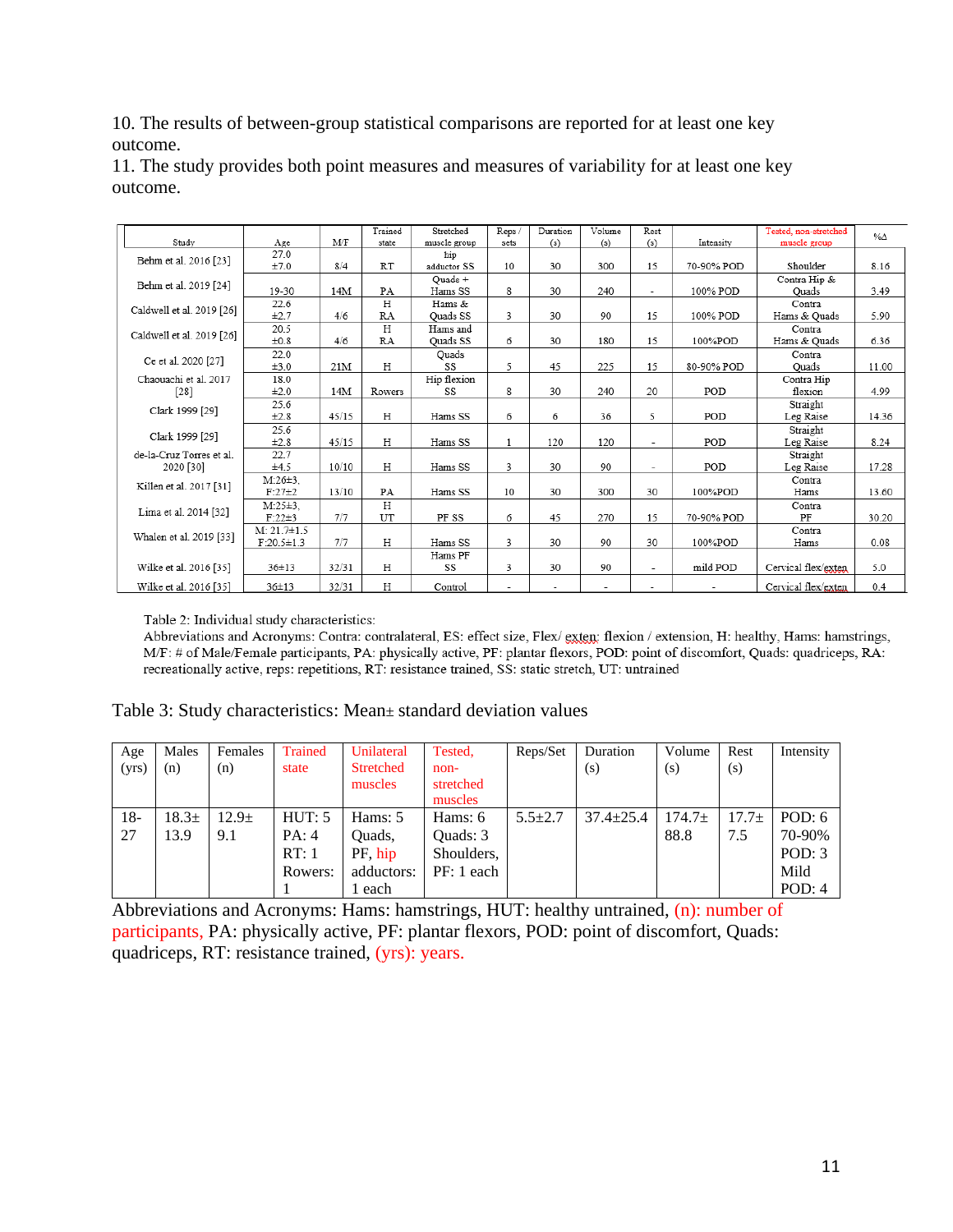### *3.2 Primary analysis*

For the primary analysis, there was a moderate, significant effect of passive static stretching on non-local ROM (Effect size: ES =  $0.86$  [95%CI: 0.51, 1.20], Z = 4.83 [p < 0.01]). Betweenstudy heterogeneity was moderate and significant ( $I^2 = 66\%$  [ $p < 0.01$ ]). These results are displayed in Figure 2.

### *3.3 Effect of moderator variables*

The results of the moderator analysis are displayed in Table 4. Differences between subgroups were non-significant with low heterogeneity. For the moderator 'trained state', moderate magnitude effect sizes were found in trained (1.14 [95%CI: 0.26, 2.01]) and untrained (0.79 [95%CI: 0.36, 1.21]) participants (Figure 3). For the moderator 'stretch intensity', 'maximal' stretching (0.81 [95%CI: 0.09, 1.53]) had a marginally lower effect size than 'submaximal' (0.99 [95%CI: 0.61, 1.37]) (Figure 4). For stretching duration, >240 seconds per stretch (1.24 [95%CI: 0.46, 2.02]) resulted in a large magnitude effect size which exceeded the moderate magnitude effects found with 120 to 240 seconds (1.03 [95%CI: 0.18, 1.88]) and <120 seconds (0.72 [95%CI: 0.35, 1.09]) (Figure 5). For the moderator 'sex', it was not possible to compare a male group to a female group so, instead, a male group was compared to a combined male and female group. For this moderator variable, there was a marginally greater effect in males (1.10 [95%CI: -0.04, 2.24]) than in combined males and females (0.79 [95%CI: 0.44, 1.14]), though both effect sizes were of moderate magnitude and there was an imbalance in the amount of studies allocated between the subgroups (Figure 6).

#### **Figures 2-6: Funnel plots for main analysis and moderator variables**

**Table 4 Moderator analyses for effect of acute stretching on non-local range of motion in healthy adults**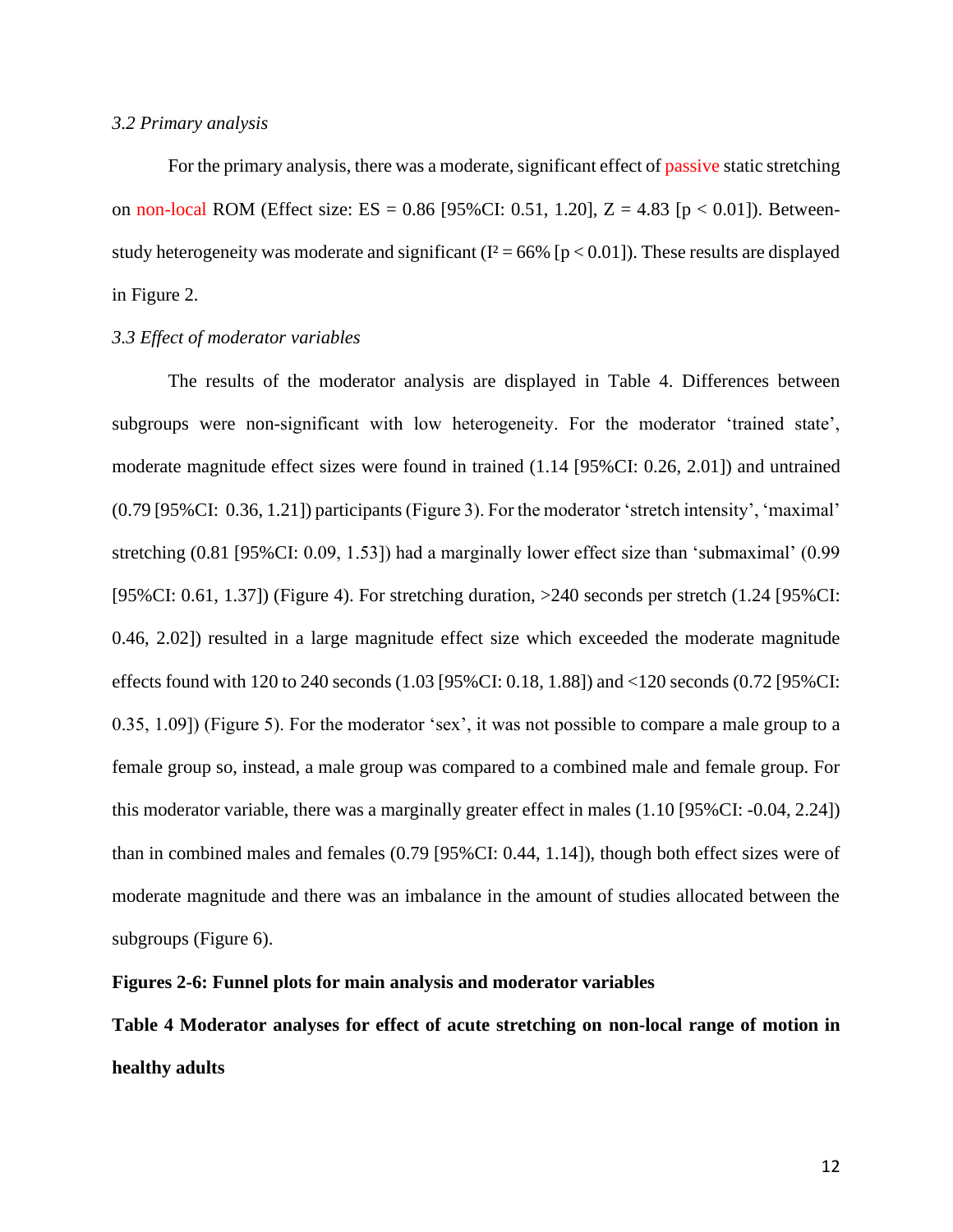#### **4.0 Discussion**

The major finding of this meta-analysis was that unilateral, acute, passive, static stretching induced moderate magnitude increases in non-local (non-stretched) joint ROM in healthy young adults (Figure 2). Moderating variables such as trained state, stretching intensity, and sex did not modify the results (Figures 3,4,6). Although, stretching duration did not result in statistically significant differences; greater than 240-seconds of stretching exhibited large magnitude increases in non-local ROM compared to only moderate magnitude improvements with lower (<240- and <120-seconds) durations of stretching (Figure 5).

### *4.1 Moderating Variables: Trained state*

There was no statistically significant difference between the non-local stretching response with both trained (SMD: 1.14) and untrained (SMD: 0.79) groups, demonstrating a mean, moderate magnitude increase in non-local ROM (Figure 3). While the difference was not statistically significant, the chance of reporting a type II, false negative finding could be possible with only three studies conducted with trained individuals in the analysis. Although trained individuals might be expected to achieve greater ROM of a stretched muscle due to training-induced morphological adaptations to muscles and tendons [22, 49], the non-local response may be more dependent on psycho-physiological responses and thus may not exhibit trained state differences. More research is needed to ensure there are no type II errors in an analysis due to insufficient number of studies. *4.2 Moderating Variables: Stretching Intensity*

There was no statistically significant effect of passive static stretching intensity with both maximal (SMD: 0.81) and submaximal (SMD: 0.99) stretching intensities showing moderate magnitude non-local effects (Figure 4). This finding is in accord with studies examining varying stretch intensity effects on the stretched muscle or joint. For example, studies using 50 and 85%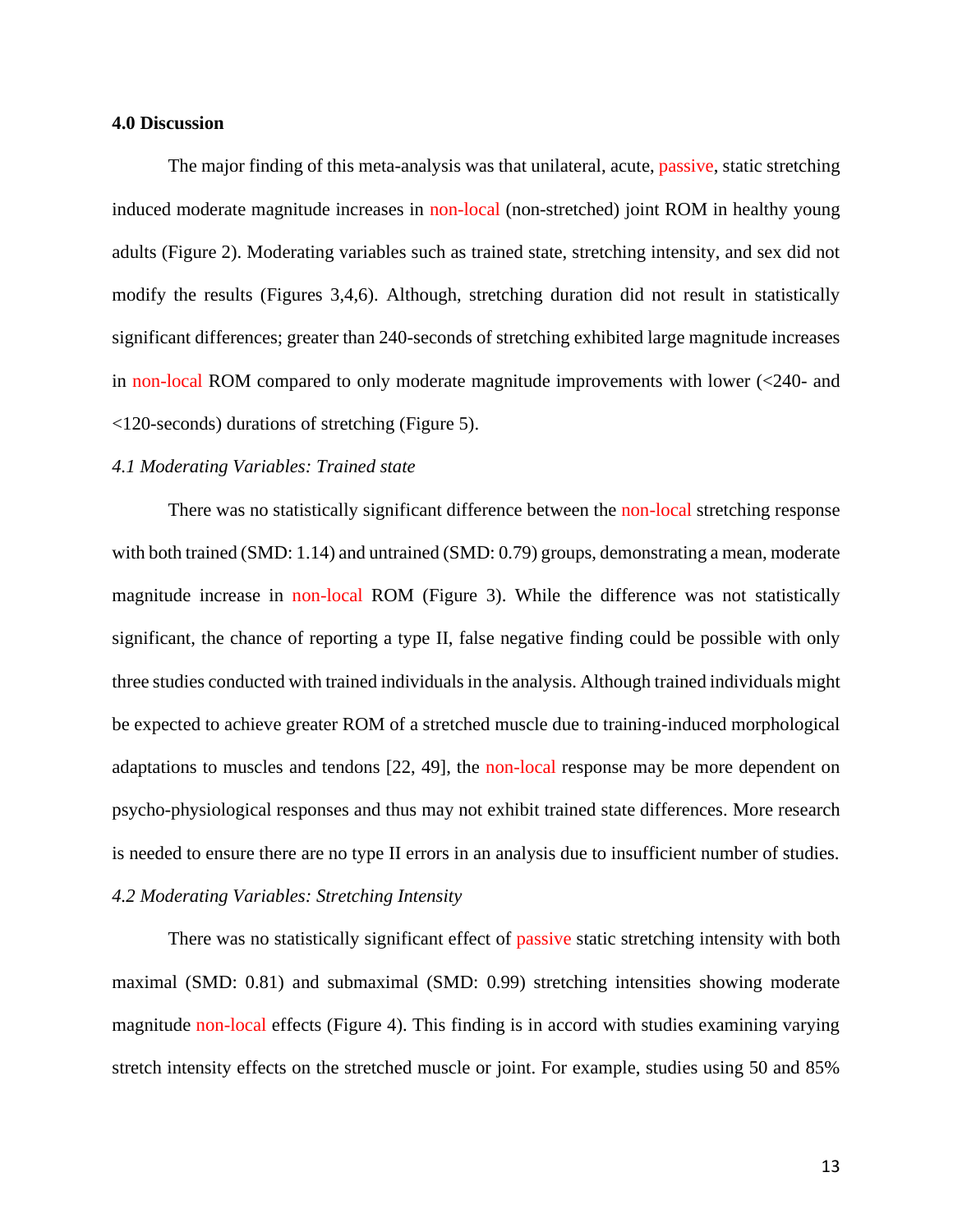of point of discomfort (POD)[49], initial POD, maximum POD and 120% of maximum POD [67], initial POD and near maximal POD [68] or 4 weeks of low or high intensity stretch training [69], all reported similar increases in ROM. Although classified as submaximal for this analysis, most studies with this classification in Table 2 had participants stretch at 70-90% of maximal intensity or tolerance. Since possible differences in the degree of discomfort between 70-90% and maximal intensity stretching may elicit minimal differences in pain perception, the stretching intensities used in these studies could have elicited similar psycho-physiological responses.

The psycho-physiological ability to cope with stretch discomfort or pain may influence the global effects of static stretching and illustrate a possible non-local flexibility mechanism. The concept of increased stretch tolerance suggests the musculotendinous unit can tolerate greater stress without a change in tension for a given length [14, 16]. Muscle sympathetic nervous activity has been shown to be elevated with stretching [72], facilitating stretch reflexes [73] influencing both the exercised and non-exercised muscles [74]. Guissard and Duchateau [75], indicated that joint ROM is highly influenced by the muscle resistance caused by tonic reflexes. Roatta et al. [76] provided evidence for sympathetic-induced increases in motor unit discharge frequency and reduced twitch ½ relaxation time demonstrating adrenergic stimulation of muscle fibre contractility. Hence, sympathetic-induced (fight or flight) reflexive and motor unit-induced effects on muscle tonicity could increase resistance to global muscle extensibility.

While passive static stretching may not seem excessively dangerous, the objective of pain perception is to alert the individual to potential threats or damage [70] and thus excite the sympathetic nervous system [71]. We speculate, that in the case of sustained stretching near or at the POD, the individual would soon sense that the discomfort of stretching was not a serious threat or harm and the fight or flight response (increased sympathetic excitation) would be downregulated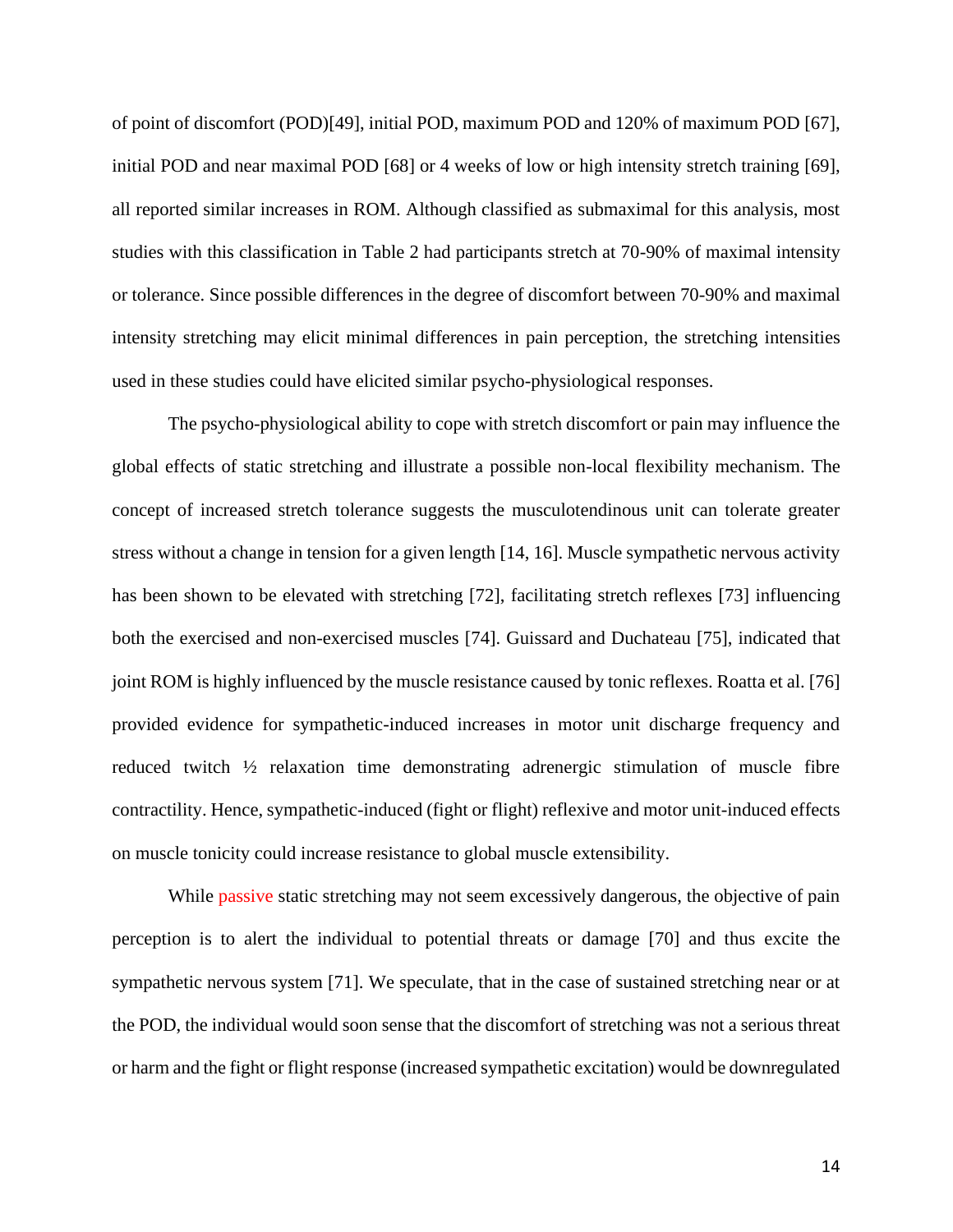over time to allow the individual to relax and perhaps extend the muscle even farther (greater stretch tolerance). This cortical perceived lack of threat or injury resulting in decreased sympathetic activation (neural and endocrine responses) and increased stretch tolerance should translate to a global response (increased non-local muscle or joint ROM). The sympathetic nervous system responses affect the entire body and are not specific to a single muscle or region [72, 79] and thus would impact non-local muscles [74].

In addition, increased global stretch tolerance might be related to global pain modulatory systems such as diffuse noxious inhibitory control (DNIC) [80-82]. Stretching to the POD can induce some prolonged (i.e. 30-60 seconds) mild or moderate pain. DNIC is activated by nociceptive (pain) stimuli (i.e., mechanical stress) [80-82]. The nociceptive receptor activity is transmitted to multi-modal, dynamic range convergent cortical neurons in the subnucleus reticularis dorsalis where it can suppress pain transmission monoaminergically [80-82], reducing pain perception not only at the painful location but also globally [82, 83]. DNIC suppresses pain sensitivity with the widespread distribution of monoamines such as endorphins, enkephalins and other compounds to contribute to global analgesia [82,83], thus contributing to greater non-local stretch or pain tolerance. Stove et al. [84] demonstrated this global analgesia/increased non-local stretch (pain) tolerance effect by providing a painful cold pressor test to the hand and wrist and found an increase in passive knee extension ROM.

#### *4.3 Moderating Variables: Stretching duration*

Similar to the trained state variable, there was no statistically significant difference between low (<120-s), moderate (<240-s) and long (>240-s) duration stretching interventions (Figure 5). However, there was a SMD numerical trend for increasing effect sizes with increasing stretch durations, which agrees with the findings of Reid et al. [85], who reported greater ROM with 120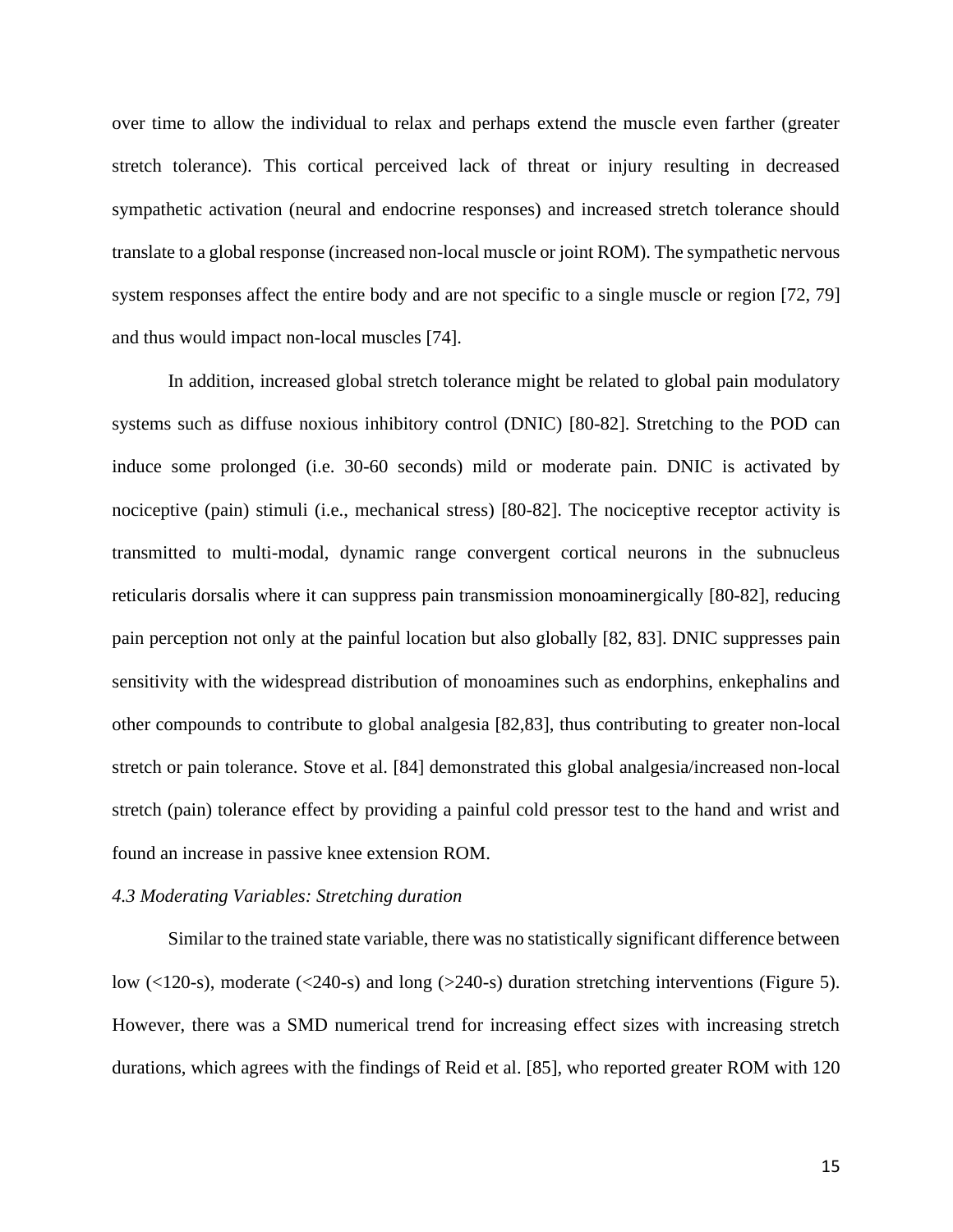s versus 60 s, and both durations had greater ROM than 30 s of static stretching. The statistically significant ROM differences associated with stretch duration reported by Reid et al. [85] might be attributed to the augmented benefits of performing the stretching within a full warm-up including prior aerobic activity and post-stretch dynamic activities. While low [26, 29, 30, 33, 35] and medium [24, 26, 27, 28] duration, unilateral stretch interventions demonstrated moderate (0.72 and 1.03 respectively) magnitude increases in non-local ROM, long (1.24) duration stretches [23, 31, 32] provided increasingly larger magnitude non-local ROM increases. With a low number of studies (short: 6 studies, medium: 4 studies, long duration: 3 studies), the interpretation of the statistics is fraught with difficulties. Both the medium and long duration stretch durations had one study each with an outlier effect size that was substantially higher than the other 2-3 studies in the medium and long duration groups respectively. If the numerical differences do represent a trend, it could be speculated that the longer duration of discomfort might contribute to an augmented stretch (pain) tolerance. However, once again, more stretch duration studies are needed to strengthen statistical interpretations.

The aforementioned role of sympathetic stimulation on non-local ROM can originate not only from cortical efferents but also peripheral afferents. Thus, another mechanism that might impact changes in non-local ROM are myofascial and skin sensory receptors [86,87], that are sensitive to skin stimulation, tangential forces and lateral stretch [88]. These exteroceptive (E-) reflexes possess multi-synaptic innervations to motoneurons [89, 90], that inhibit sympathetic excitation (decrease muscle tone) [91]. Furthermore, stretching can activate skin and joint receptors, which also project to the somatosensory cortex and thalamus, which could also affect motor output from the primary motor cortex [92]. However, exteroceptive reflex effects cease within seconds after stretching and human [75] and animal (cat) studies [93-95], have suggested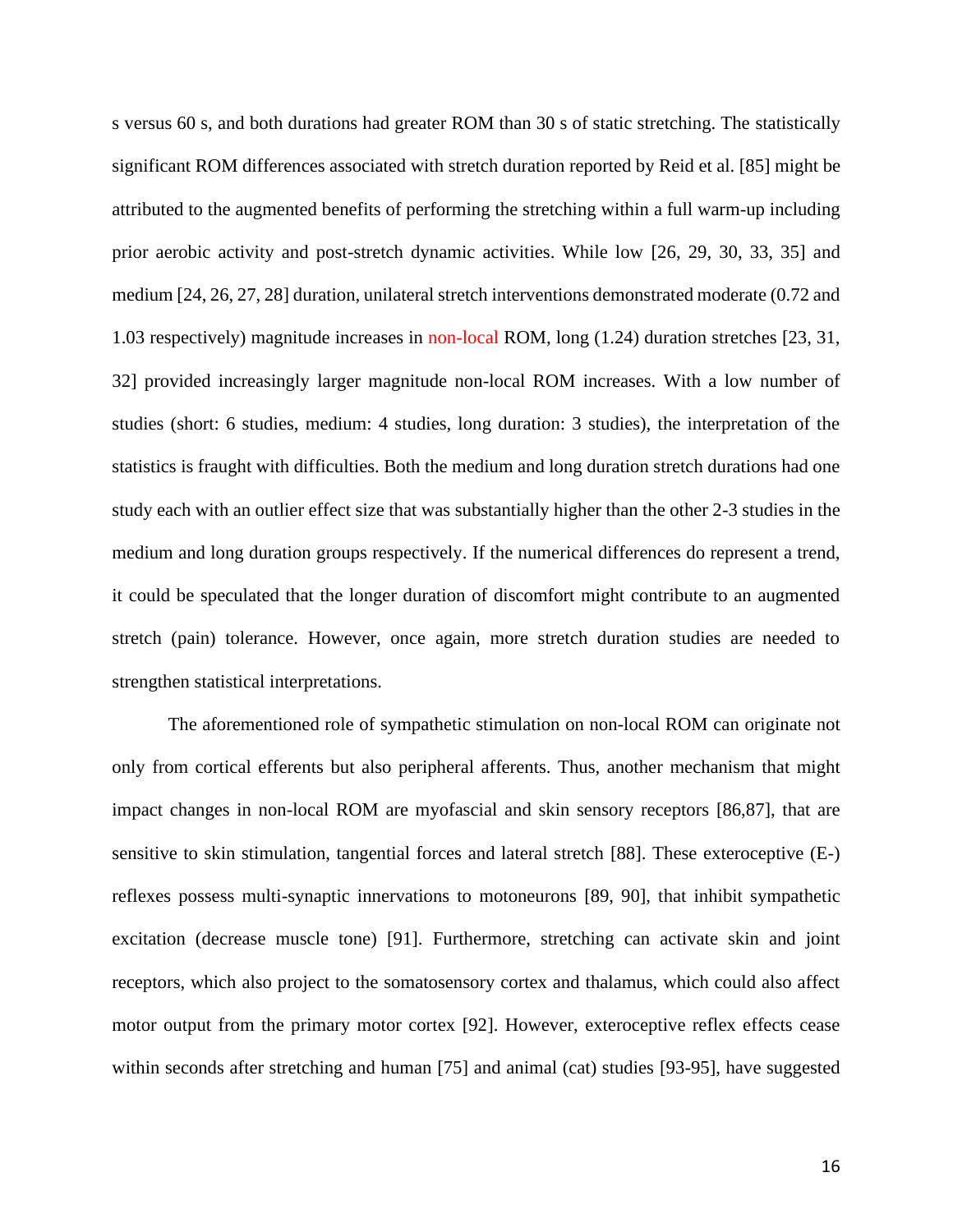that exteroceptive receptors' inhibition contribute only a minor component to ROM increases with larger amplitude stretches.

Prolonged passive static stretching (i.e. 30-s or more) can impede motoneuron spindle reflexive (excitatory) activity [1, 2, 96, 97], which project to spinal motoneurons as well as to the somatosensory and the primary motor cortex [101-103]. Extensive transcollosal and inter-cortical projections have been proposed as a major mechanism underlying cross-education training effects [98-100]. A lack of stretch-induced changes in corticospinal excitability have been reported when testing muscles at rest, [104-106], with MVCs [104] and 20% MVC [107]. In contrast, Opplert et al. [108] reported motor evoked potential amplitude increases with a 30% MVC after 5 sets of 20 s of passive stretching. Hence, with five of six stretching-related studies demonstrating no motor evoked potential changes, the inhibitory effects of passive stretching on corticospinal excitability with non-local stretching ROM changes is likely to be minimal. Similarly, the cortical silent period, which provides insight into GABAb inhibitory interneurons effects on intra-cortical inhibition reveal no changes during MVC [104], 30% [108] and 20% [107] MVCs after passive stretching. Thus, with a lack of stretching-induced changes in corticospinal excitability or intracortical inhibition, the role of stretch reflex-induced neural inhibition on non-local or global stretching effects and performance is quite likely trivial compared to stretch tolerance (reduced sympathetic excitation and global pain modulatory systems) mechanisms.

A further contributing mechanism to non-local increases in ROM might be the influence of myofascial chains. As myofascia envelopes all muscles, it has been postulated that they provide an extensive network of myofascial chains or meridians [109]. Animal [110, 111] and human cadaveric studies [112-114], demonstrate that fascia can alter its stiffness and transfer stress to adjacent structures. The force transferability of myofascial chains may occur through longitudinal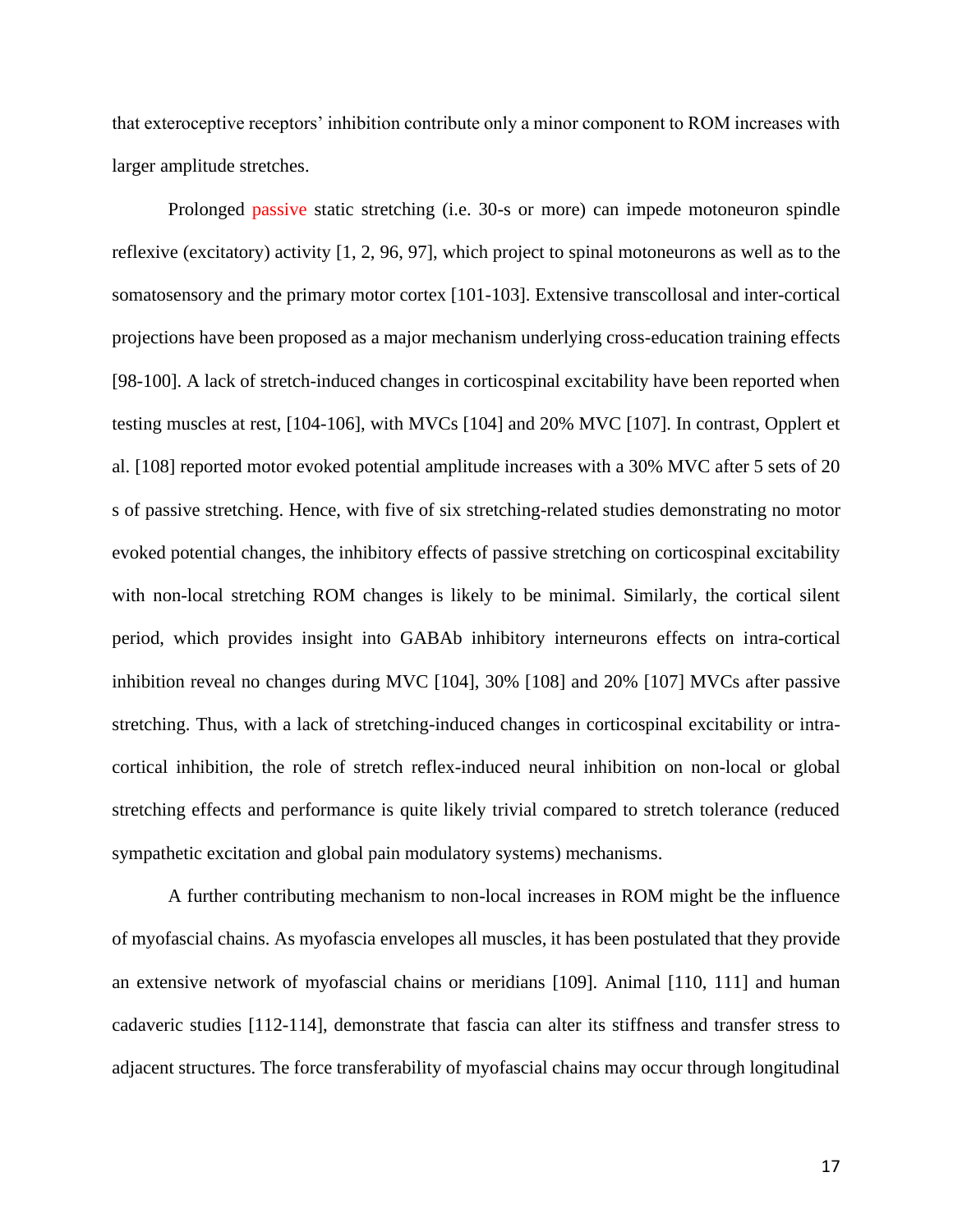[115, 116] and spiral (oblique) [117] lines as well as with transversal orientations to synergists and antagonists [118-121]. Wilke [34] suggested that myofascial and muscle strain can be transferred from remote body regions promoting global connectivity. However, the extent of these transfer effects has been debated. Krause et al. [122] suggested that fascial strain is transferred primarily to neighbouring skeletal muscles. The increased cervical ROM after hamstrings [34] and gastrocnemius [35] stretching was ascribed to fascial longitudinal and spiral lines and suggests the possible substantial range of these myofascial chains. However, as Wilke did not directly measure any fascial structural changes, the non-local effects could possibly be due to stretch tolerance or reduced sympathetic excitation, without fascial chain contributions. Even with the acceptance of myofascial chains or meridians, the force transfer is primarily distal to proximal or vice versa (i.e. stretch the hamstrings and increase cervical ROM) and thus longitudinal or spiral chains would not likely contribute substantially to an increased extensibility of a contralateral homologous limb muscle (i.e. hamstrings to hamstrings). Hence myofascial chains may contribute to the longitudinal transfers of myofascial extensibility to improve remote ROM, but probably are not major contributing factors outside the longitudinal and spiral lines. More research is needed to verify these assumptions.

### *4.4 Moderating Variable: Sex Differences*

This meta-analysis did not show statistically significant differences between studies involving only men (SMD: 1.1) versus studies using both men and women (SMD: 0.79), with both groups exhibiting moderate or near moderate magnitude improvements of non-local ROM (Figure 6). However, there is evidence in the research for sex differences in stretch tolerance. Marshall and Siegler [123] reported no sex differences in musculotendinous passive stiffness, but females showed greater hamstrings extensibility and lower pain scale scores. Similarly, Hoge et al. [124]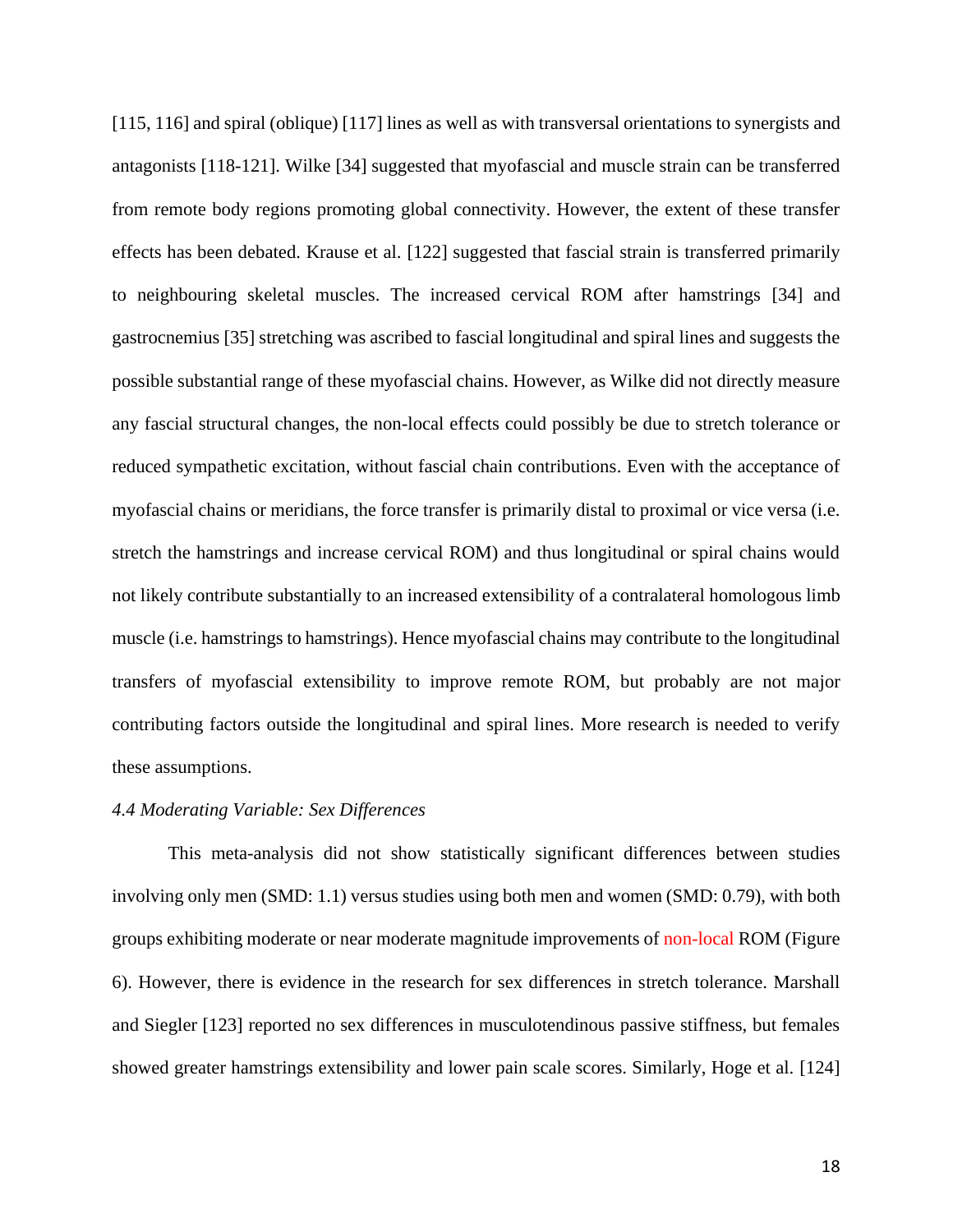did not find any sex differences in passive stiffness, although females demonstrated greater flexibility. Therefore, the generally greater flexibility of females over males may be attributed to higher female stretch pain tolerance [125]. Nonetheless, this lack of sex difference finding should be viewed with caution as this analysis compared studies that utilized men compared to studies that recruited both men and women. There were no comparative studies that incorporated only women participants.

#### *4.5 Study limitations*

We acknowledge that this meta-analysis has some limitations that warrant discussion. First, the overall number of identified studies to be included in the quantitative analysis is rather small (11 studies with 14 experimental groups), which could impact the moderator analyses. However, with reference to the Cochrane Handbook for Systematic Reviews (The Nordic Cochrane Centre. Cochrane Collaboration. 2014. p. 1–43), this number is large enough to aggregate findings in the form of a meta-analysis. In addition, this is the first meta-analysis on non-local acute stretching effects on range of motion in healthy adults, which is why we are confident that this manuscript will advance our knowledge in this relatively new area of research. Second, a large variety of outcome measures assessed ROM in the included studies. This provided heterogeneity in the form of I² values ranging between 0-68%. Yet, this range is still below the critical cut-off of 75%. It would also have been interesting to compare heterologous versus homologous ROM responses to unilateral stretching, however there were only two studies that examined heterologous responses [23, 35]. Further studies are needed on this topic to ascertain whether there are statistically significant differences between the heterologous ROM increases of 8.1% (SMD: 0.72) [23] and 5.0% (SMD: 0.34) [35] respectively versus an average 9.6% (SMD 0.91) increase in the homologous ROM of the other nine studies [24, 26, 27, 28, 29, 30, 31, 32, 33] in this review.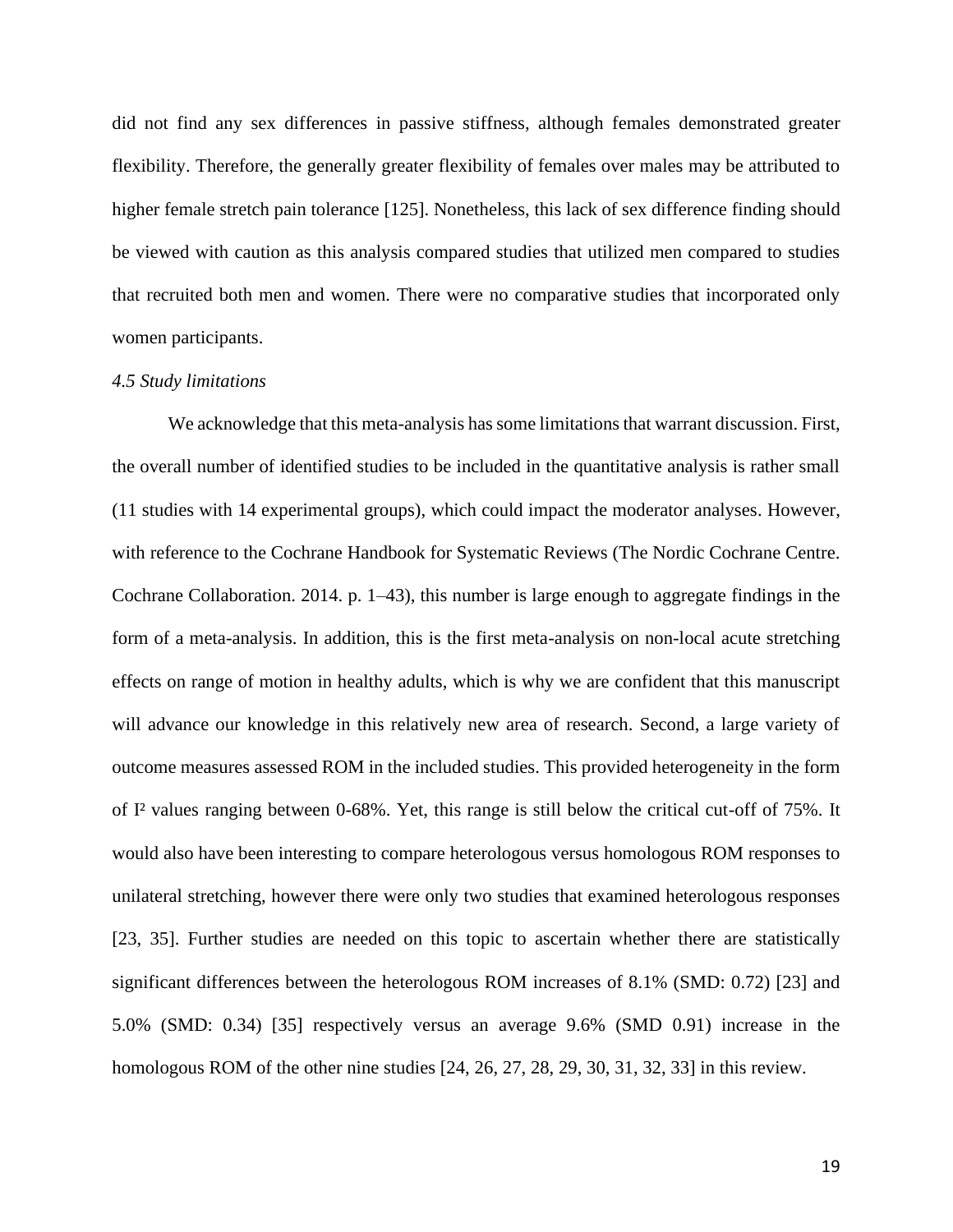### **5.0 Conclusions**

Non-local (crossover or global) stretching effects derived from unilateral passive static stretching can induce moderate magnitude ROM increases. This augmented non-local ROM was not modified by the participant's trained state, sex or stretching intensity. Although not statistically significant, there may be a trend for greater contralateral ROM improvements with longer durations of unilateral stretching. If an individual is involved with rehabilitation and cannot stretch an uninjured limb or does not have the time or inclination to stretch all major muscle groups, even stretching a limited number of muscles will promote acute global increases in ROM.

#### **6.0 Compliance with Ethical Standards**

6.1 Funding

No sources of funding were used to assist in the preparation of this article.

6.2 Conflicts of Interest

David G Behm, Shahab Alizadeh, Saman Hadjizadeh Anvar, Ben Drury, Urs Granacher and Jason Moran declare that they have no conflicts of interest relevant to the content of this review.

6.3 Authorship Contributions

DGB, SA, SHA conducted the literature search and collected and collated the data. DGB wrote the first draft of the manuscript. JM analyzed and interpreted the data. BD and UG provided input into the analysis and revised the original manuscript. All authors read and approved the final manuscript.

6.4 Data Availability Statement

All pertinent data is provided in the listed tables (PEDro scale analysis, individual and mean study characteristics and moderator analyses) and figures (PRISMA flow chart and funnel plots).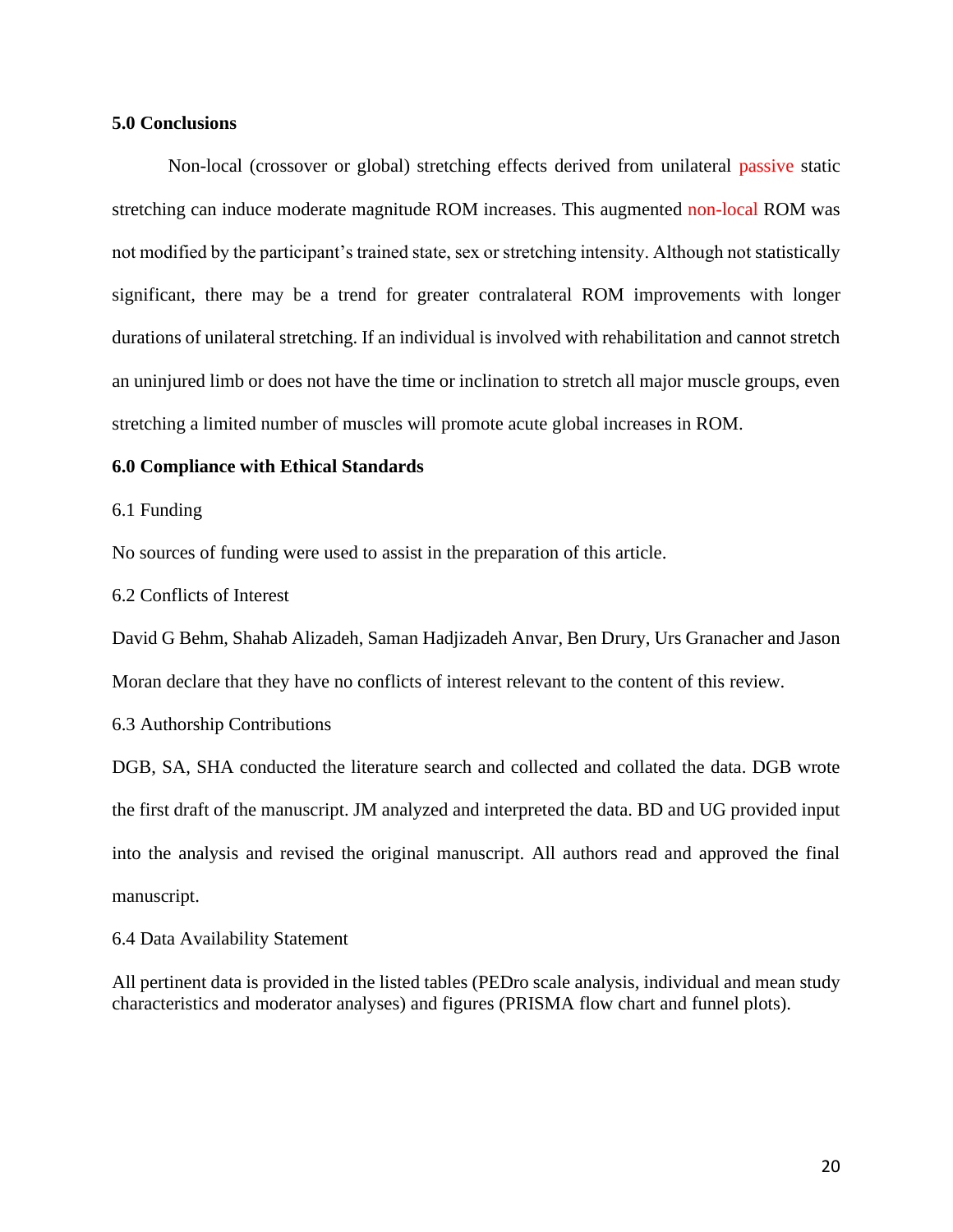## **Figure Legends**

Figure 1: PRISMA flow chart illustrating different phases of the search and study selection using the following title based nomenclature: stretch, stretching, flexibility, range of motion, non-local, unilateral, contralateral, ipsilateral, crossover, or remote.

Figure 2: Forest plot of effect of acute stretching on range of motion in healthy adults: Main analysis. CI: confidence interval, IV: inverse variance, ROM: range of motion, SD: standard deviation

Figure 3: Forest plot of effect of acute stretching on range of motion in healthy adults: Moderator variables: Trained versus untrained participants subgroup analysis. CI: confidence interval, IV: inverse variance, ROM: range of motion, SD: standard deviation

Figure 4: Forest plot of effect of acute stretching on range of motion in healthy adults: Moderator variables: maximal and submaximal intensity stretching. CI: confidence interval, IV: inverse variance, ROM: range of motion, SD: standard deviation

Figure 5: Forest plot of effect of acute stretching on range of motion in healthy adults: Moderator variables: Low, medium and high stretch duration subgroup analysis. CI: confidence interval, IV: inverse variance, ROM: range of motion, SD: standard deviation

Figure 6: Forest plot of effect of acute stretching on range of motion in healthy adults: Moderator variables: Sex (male versus male and female participants) subgroup analysis. CI: confidence interval, IV: inverse variance, ROM: range of motion, SD: standard deviation

## **Table Legends**

Table 1: PEDro scale analysis of articles

Table 2: Individual study characteristics

- Table 3: Mean study characteristics
- Table 4: Moderator analyses for effect of acute unilateral stretching on non-local range of motion in healthy adults.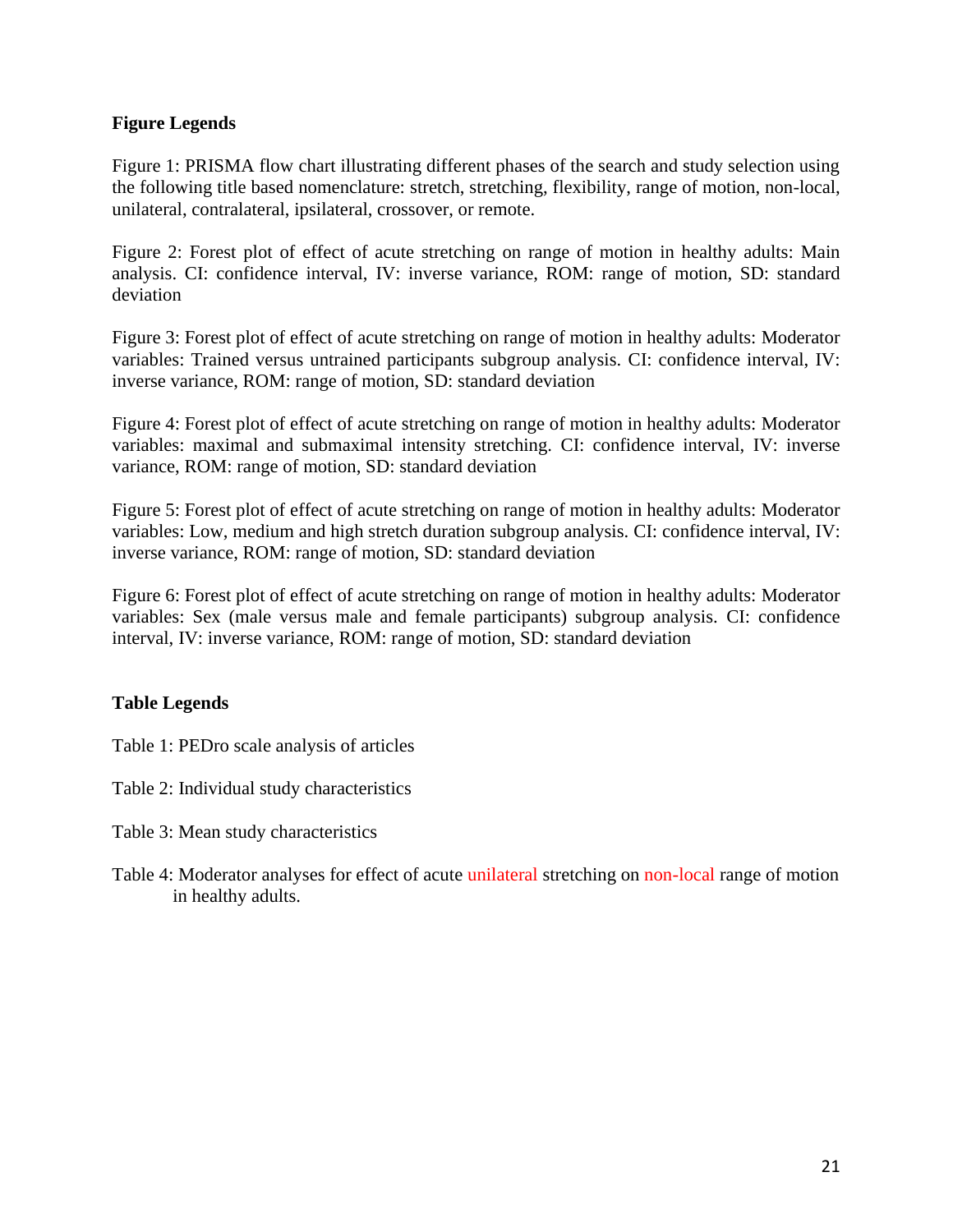## **References**

1. Behm DG, Blazevich AJ, Kay AD, McHugh M. Acute effects of muscle stretching on physical performance, range of motion, and injury incidence in healthy active individuals: a systematic review. Appl Physiol Nutr Metab. 2016;41(1):1-11. doi:10.1139/apnm-2015-0235.

2. Behm DG, Chaouachi A. A review of the acute effects of static and dynamic stretching on performance. Eur J Appl Physiol. 2011;111(11):2633-51. doi:10.1007/s00421-011-1879-2.

3. Kay AD, Blazevich AJ. Effect of acute static stretch on maximal muscle performance: a systematic review. Med Sci Sports Exerc. 2012;44(1):154-64.

doi:10.1249/MSS.0b013e318225cb27.

4. Chaabene H, Behm DG, Negra Y, Granacher U. Acute effects of static stretching on muscle strength and power: An attempt to clarify previous caveats. Front Physiol. 2019;10:1468. doi:10.3389/fphys.2019.01468.

5. Godges JJ, MacRae H, Longdon C, Tinberg C. The effects of two stretching procedures on the economy of walking and jogging. J Orthop Sport Physical Ther. 1989;7(3):350-7.

6. Wilson G, Elliot B, Wood G. Stretching shorten cycle performance enhancement through flexibility training. Med Sci Sports Exerc. 1992;24:116-23.

7. Herda TJ, Cramer JT, Ryan ED, McHugh MP, Stout JR. Acute effects of static versus dynamic stretching on isometric peak torque, electromyography, and mechanomyography of the biceps femoris muscle. J Strength Cond Res. 2008;22(3):809-17.

8. McHugh MP, Nesse M. Effect of stretching on strength loss and pain after eccentric exercise. Med Sci Sports Exerc. 2008;40(3):566-73. doi:10.1249/MSS.0b013e31815d2f8c.

9. Nelson AG, Allen JD, Cornwell A, Kokkonen J. Inhibition of maximal voluntary isometric torque production by acute stretching is joint-angle specific. Res Q Exerc Sport. 2001;72(1):68- 70. doi:10.1080/02701367.2001.10608934.

10. Balle SS, Magnusson SP, McHugh MP. Effects of contract-relax vs static stretching on stretch-induced strength loss and length-tension relationship. Scand J Med Sci Sports. 2015;25(6):764-9. doi:10.1111/sms.12399.

11. Kay AD, Blazevich AJ. Moderate-duration static stretch reduces active and passive plantar flexor moment but not Achilles tendon stiffness or active muscle length. J Appl Physiol. 2009;106(4):1249-56. doi:10.1152/japplphysiol.91476.2008.

12. Kay AD, Husbands-Beasley J, Blazevich AJ. Effects of contract-relax, static stretching, and isometric contractions on muscle-tendon mechanics. Med Sci Sports Exerc. 2015;47(10):2181- 90. doi:10.1249/MSS.0000000000000632.

13. Magnusson SP. Passive properties of human skeletal muscle during stretch maneuvers. A review. Scand J Med Sci Sports. 1998;8(2):65-77.

14. Magnusson SP, Simonsen EB, Aagaard P, Boesen J, Johannsen F, Kjaer M. Determinants of musculoskeletal flexibility: viscoelastic properties, cross-sectional area, EMG and stretch tolerance. Scand J Med Sci Sports. 1997;7(4):195-202.

15. Magnusson SP, Simonsen EB, Aagaard P, Gleim GW, McHugh MP, Kjaer M. Viscoelastic response to repeated static stretching in the human hamstring muscle. Scand J Med Sci Sports. 1995;5(6):342-7.

16. Magnusson SP, Simonsen EB, Aagaard P, Sorensen H, Kjaer M. A mechanism for altered flexibility in human skeletal muscle. J Physiol. 1996;497 ( Pt 1):291-8.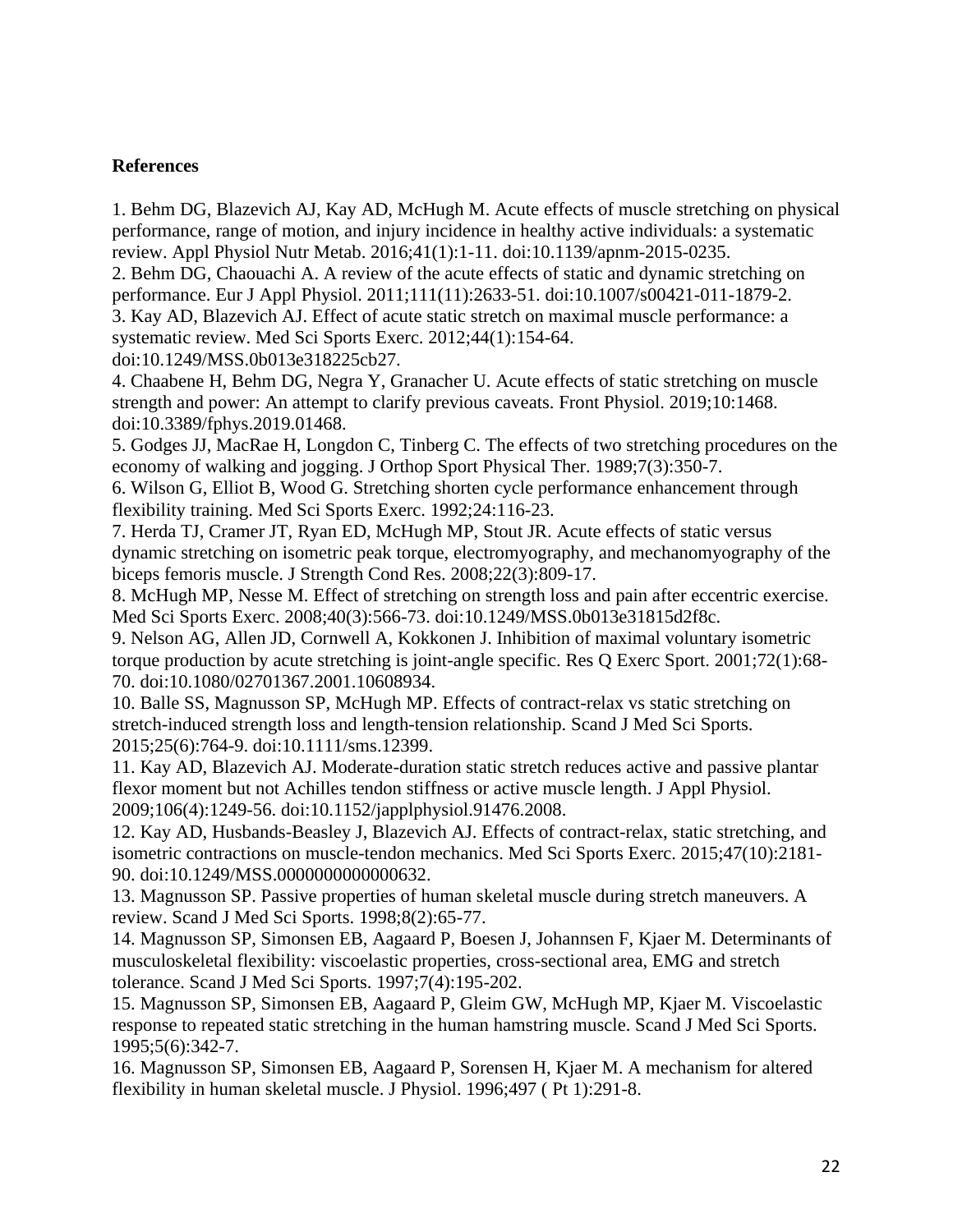17. Magnusson SP, Simonsen EB, Dyhre-Poulsen P, Aagaard P, Mohr T, Kjaer M. Viscoelastic stress relaxation during static stretch in human skeletal muscle in the absence of EMG activity. Scand J Med Sci Sports. 1996;6(6):323-8.

18. Trajano GS, Nosaka K, L BS, Blazevich AJ. Intermittent stretch reduces force and central drive more than continuous stretch. Med Sci Sports Exerc. 2014;46(5):902-10. doi:10.1249/MSS.0000000000000185.

19. Trajano GS, Seitz L, Nosaka K, Blazevich AJ. Contribution of central vs. peripheral factors to the force loss induced by passive stretch of the human plantar flexors. J Appl Physiol (1985). 2013;115(2):212-8. doi:10.1152/japplphysiol.00333.2013.

20. Trajano GS, Seitz LB, Nosaka K, Blazevich AJ. Can passive stretch inhibit motoneuron facilitation in the human plantar flexors? J Appl Physiol (1985). 2014;117(12):1486-92. doi:10.1152/japplphysiol.00809.2014.

21. Blazevich AJ, Cannavan D, Waugh CM, Fath F, Miller SC, Kay AD. Neuromuscular factors influencing the maximum stretch limit of the human plantar flexors. J Appl Physiol. 2012;113(9):1446-55. doi:10.1152/japplphysiol.00882.2012.

22. Blazevich AJ, Cannavan D, Waugh CM, Miller SC, Thorlund JB, Aagaard P, et al. Range of motion, neuromechanical, and architectural adaptations to plantar flexor stretch training in humans. J Appl Physiol (1985). 2014;117(5):452-62. doi:10.1152/japplphysiol.00204.2014. 23. Behm DG, Cavanaugh T, Quigley P, Reid JC, Nardi PS, Marchetti PH. Acute bouts of upper and lower body static and dynamic stretching increase non-local joint range of motion. Eur J Appl Physiol. 2016;116(1):241-9. doi:10.1007/s00421-015-3270-1.

24. Behm DG, Lau RJ, O'Leary JJ, Rayner MCP, Burton EA, Lavers L. Acute effects of unilateral self-administered static stretching on contralateral limb performance. J Perform Health Res. 2019;3(1):1-7. doi:DOI: 10.25036/jphr.2019.3.1.behm.

25. Caldwell SL, Bilodeau RLS, Cox MJ, Peddle D, Cavanaugh T, Young JD, et al. Unilateral hamstrings static stretching can impair the affected and contralateral knee extension force but improve unilateral drop jump height. Eur J Appl Physiol. 2019;119(9):1943-9. doi:10.1007/s00421-019-04182-x.

26. Caldwell SL, Bilodeau RLS, Cox, MJ, Behm, DG. Cross education training effects are evident with twice daily, self-administered band stretch training. J Sport Sci Med. 2019,18;544- 551.

27. Ce E, Coratella G, Bisconti AV, Venturelli M, Limonta E, Doria C, et al. Neuromuscular versus mechanical stretch-induced changes in contra- versus ipsilateral muscle. Med Sci Sports Exerc. 2020. doi:10.1249/MSS.0000000000002255.

28. Chaouachi A, Padulo J, Kasmi S, Othmen AB, Chatra M, Behm DG. Unilateral static and dynamic hamstrings stretching increases contralateral hip flexion range of motion. Clin Physiol Funct Imaging. 2017;37(1):23-9. doi:10.1111/cpf.12263.

29. Clark S, Christiansen A, Hellman DF, Hugunin JW, Hurst KM. Effects of ipsilateral anterior thigh soft tissue stretching on passive unilateral straight-leg raise. J Orthop Sports Phys Ther. 1999;29(1):4-9; discussion 10-2. doi:10.2519/jospt.1999.29.1.4.

30. De-la-Cruz-Torres B, Carrasco-Iglesias C, Minaya-Munoz F, Romero-Morales C. Crossover effects of ultrasound-guided percutaneous neuromodulation on contralateral hamstring flexibility. Acupunct Med. 2020:964528420920283. doi:10.1177/0964528420920283.

31. Killen BS, Zelizney KL, Ye X. Crossover Effects of unilateral static stretching and foam rolling on contralateral hamstring flexibility and strength. J Sport Rehabil. 2018:1-27. doi:10.1123/jsr.2017-0356.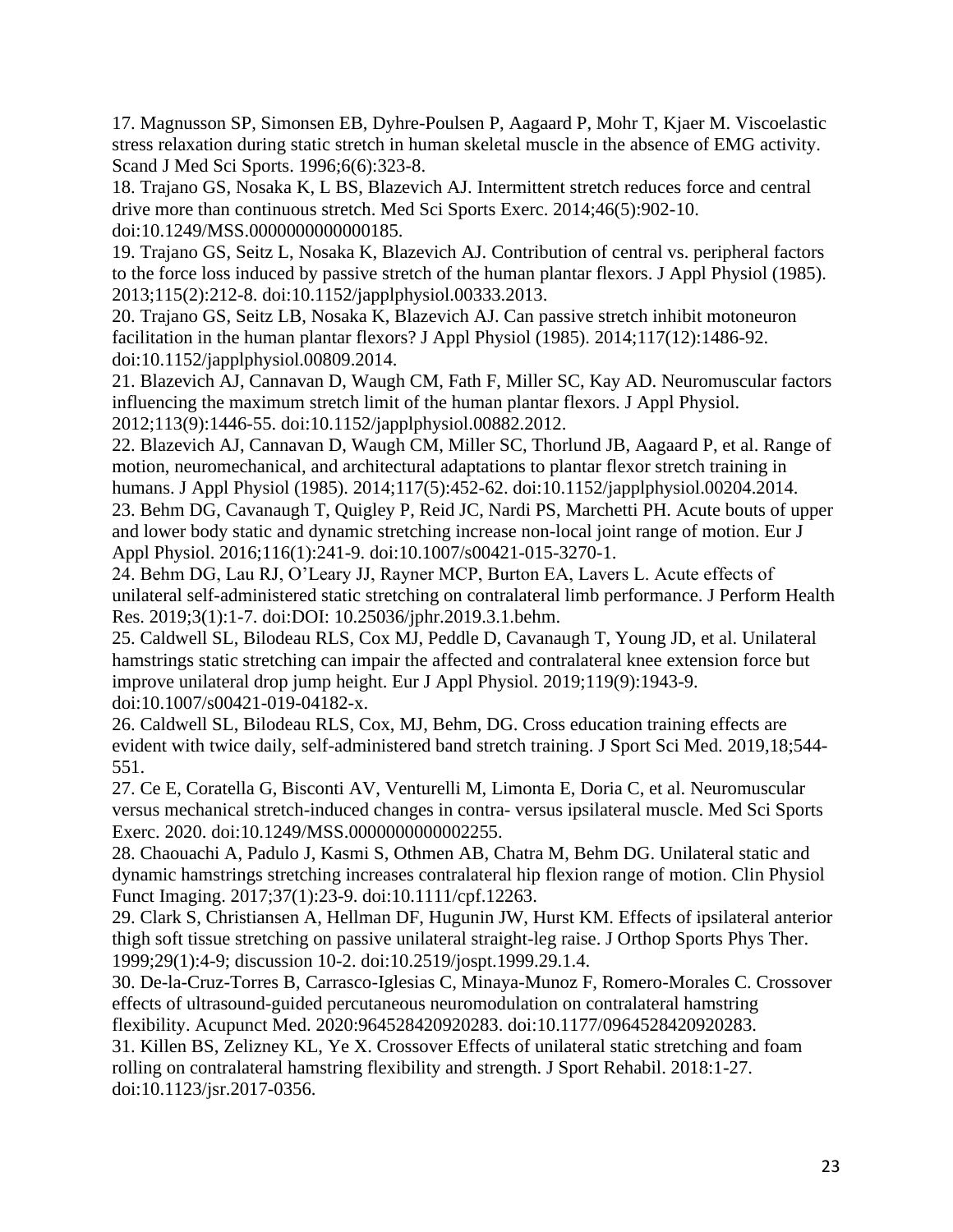32. Lima BN, Lucareli PR, Gomes WA, Silva JJ, Bley AS, Hartigan EH, et al. The acute effects of unilateral ankle plantar flexors static- stretching on postural sway and gastrocnemius muscle activity during single-leg balance tasks. J Sports Sci Med. 2014;13(3):564-70.

33. Whalen A, Farrell K, Roberts S, Smith H, Behm DG. Topical analgesic improved or maintained ballistic hip flexion range of motion with treated and untreated legs. J Sports Sci Med. 2019;18(3):552-8.

34. Wilke J, Vogt L, Niederer D, Banzer W. Is remote stretching based on myofascial chains as effective as local exercise? A randomised-controlled trial. J Sports Sci. 2017;35(20):2021-7. doi:10.1080/02640414.2016.1251606.

35. Wilke J, Niederer D, Vogt L, Banzer W. Remote effects of lower limb stretching: preliminary evidence for myofascial connectivity? J Sports Sci. 2016;34(22):2145-8. doi:10.1080/02640414.2016.1179776.

36. Doix AC, Lefevre F, Colson SS. Time course of the cross-over effect of fatigue on the contralateral muscle after unilateral exercise. PLoS One. 2013;8(5):e64910. doi:10.1371/journal.pone.0064910.

37. Doix AM, Wachholz F, Marterer N, Immler L, Insam K, Federolf PA. Is the cross-over effect of a unilateral high-intensity leg extension influenced by the sex of the participants? Biol Sex Differ. 2018;9(1):29. doi:10.1186/s13293-018-0188-4.

38. Martin PG, Rattey J. Central fatigue explains sex differences in muscle fatigue and contralateral cross-over effects of maximal contractions. Pflugers Archiv : Eur J Physiol. 2007;454(6):957-69. doi:10.1007/s00424-007-0243-1.

39. Rattey J, Martin PG, Kay D, Cannon J, Marino FE. Contralateral muscle fatigue in human quadriceps muscle: evidence for a centrally mediated fatigue response and cross-over effect. Pflugers Archiv : Eur J Physiol. 2006;452(2):199-207. doi:10.1007/s00424-005-0027-4.

40. Aboodarda SJ, Copithorne DB, Power KE, Drinkwater E, Behm DG. Elbow flexor fatigue modulates central excitability of the knee extensors. Appl Physiol Nutr Metab. 2015;40(9):924- 30. doi:10.1139/apnm-2015-0088.

41. Aboodarda SJ, Sambaher N, Millet GY, Behm DG. Knee extensors neuromuscular fatigue changes the corticospinal pathway excitability in biceps brachii muscle. Neurosci. 2017;340:477- 86. doi:10.1016/j.neuroscience.2016.10.065.

42. Ben Othman A, Chaouachi A, Hammami R, Chaouachi MM, Kasmi S, Behm DG. Evidence of nonlocal muscle fatigue in male youth. Appl Physiol Nutr Metab. 2017;42(3):229-37. doi:10.1139/apnm-2016-0400.

43. Halperin I, Aboodarda SJ, Behm DG. Knee extension fatigue attenuates repeated force production of the elbow flexors. Eur J Sport Sci. 2014;14(8):823-9. doi:10.1080/17461391.2014.911355.

44. Halperin I, Copithorne D, Behm DG. Unilateral isometric muscle fatigue decreases force production and activation of contralateral knee extensors but not elbow flexors. Appl Physiol Nutr Metab. 2014;39(12):1338-44. doi:10.1139/apnm-2014-0109.

45. Halperin I, Chapman DW, Behm DG. Non-local muscle fatigue: effects and possible mechanisms. Eur J Appl Physiol. 2015;115(10):2031-48. doi:10.1007/s00421-015-3249-y. 46. Grant MC, Robergs R, Baird MF, Baker JS. The effect of prior upper body exercise on subsequent wingate performance. Biomed Res Int. 2014;2014:329328. doi:10.1155/2014/329328.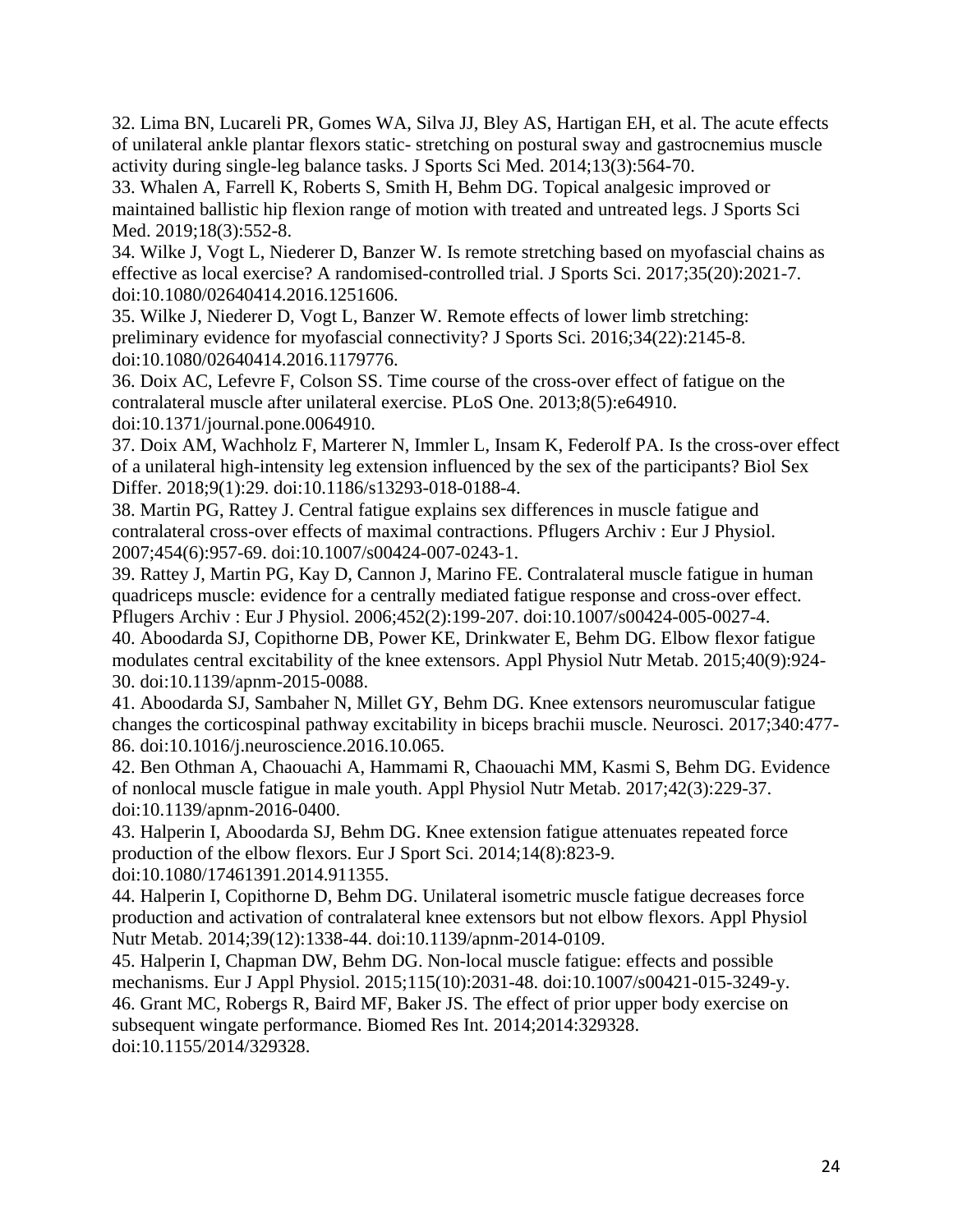47. Elmer SJ, Amann M, McDaniel J, Martin DT, Martin JC. Fatigue is specific to working muscles: no cross-over with single-leg cycling in trained cyclists. Eur J Appl Physiol. 2013;113(2):479-88. doi:10.1007/s00421-012-2455-0.

48. Donti O, Tsolakis C, Bogdanis GC. Effects of baseline levels of flexibility and vertical jump ability on performance following different volumes of static stretching and potentiating exercises in elite gymnasts. J Sports Sci Med. 2014;13(1):105-13.

49. Marchetti PH, Miyatake MMS, Magalhaes RA, Gomes WA, Da Silva JJ, Brigatto FA, et al. Different volumes and intensities of static stretching affect the range of motion and muscle force output in well-trained subjects. Sports Biomech. 2019:1-10.

doi:10.1080/14763141.2019.1648540.

50. Kurtdere MK, Curt C., Ozsu Nebioglu, I. Acute static stretching with different volumes improves hamstring flexibility but not reactive strength index and leg stiffness in well trained judo athletes. J Human Sport Exerc. 2020. doi:10.14198/jhse.2021.164.03.

51. Roberts JM, Wilson K. Effect of stretching duration on active and passive range of motion in the lower extremity. Br J Sports Med. 1999;33(4):259-63.

52. Bandy WD, Irion JM. The effect of time on the static stretch of the hamstrings muscles. Phys Ther. 1994;74(9):845-50.

53. Feland JB, Myrer JW, Schulthies SS, Fellingham GW, Measom GW. The effect of duration of stretching of the hamstring muscle group for increasing range of motion in people aged 65 years or older. Phys Ther. 2001;81(5):1110-7.

54. Chan SP, Hong Y, Robinson PD. Flexibility and passive resistance of the hamstrings of young adults using two different static stretching protocols. Scand J Med Science. 2001;11:81-6. 55. Knudson D, Bennett K, Corn R, Leick D, and Smith C. Acute effects of stretching are not

evident in the kinematics of the vertical jump. J Strength Cond Res 2001;15(1):98-101. 56. Manoel ME, Harris-Love MO, Danoff JV, Miller TA. Acute effects of static, dynamic, and proprioceptive neuromuscular facilitation stretching on muscle power in women. J Strength Cond Res. 2008;22(5): 1528-1534. Available from PM:18714235.

57. Young W, Elias G, Power J. Effects of static stretching volume and intensity on plantar flexor explosive force production and range of motion. 73. J Sports Med Physical Fitness 2006;46(3): 403-411.

58. Apostolopoulos N. Performance flexibility In High-Performance Sports Conditioning. Edited by B. Foran. Human Kinetics Champaign, IL. 2001; pp. 49-61.

59. Warren CG, Lehmann JF, Koblanski JN. Elongation of rat tail tendon: effect of load and temperature. Arch Phys Med Rehabil 1971;52(10): 465-474 passim. Available from https://www.ncbi.nlm.nih.gov/pubmed/5116032

60. Turner HMB, R.M. Calculating and synthesizing effect sizes. Contemporary Issues Communication Sci Disorders. 2006;33(1):42-55.

61. Deeks JJH, J.P.; Altman, D.G. Analysing data and undertaking meta-analyses. Cochrane Handbook for Systematic Reviews of Interventions. Cochrane Book Series, 2008. p. 243-96. 62. Kontopantelis E, Springate DA, Reeves D. A re-analysis of the Cochrane Library data: the dangers of unobserved heterogeneity in meta-analyses. PLoS One. 2013;8(7):e69930. doi:10.1371/journal.pone.0069930.

63. Hopkins WG, Marshall SW, Batterham AM, Hanin J. Progressive statistics for studies in sports medicine and exercise science. Med Sci Sports Exerc. 2009;41(1):3-12. doi: 10.1249/Mss.0b013e31818cb278.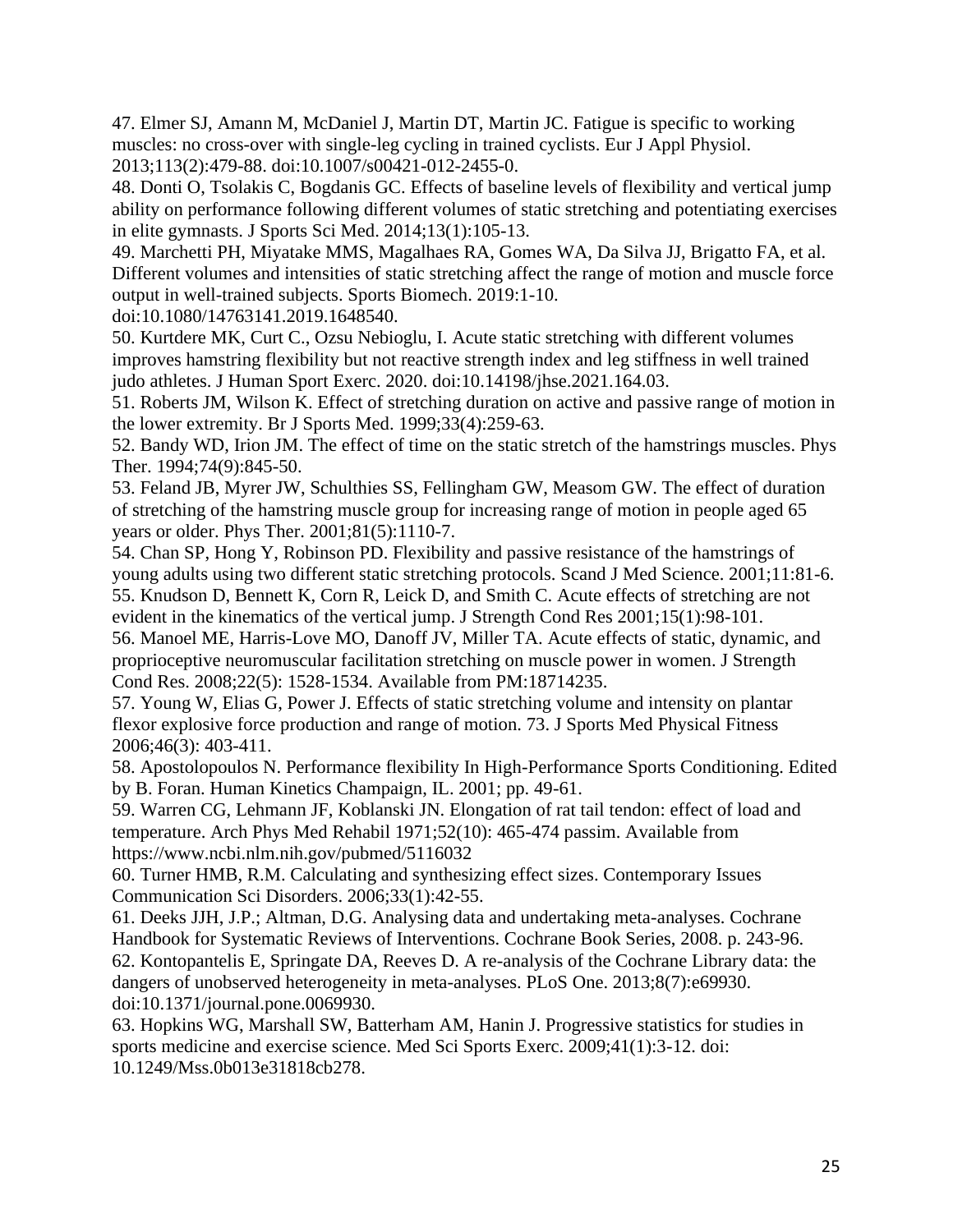64. Liberati A, Altman DG, Tetzlaff J, Mulrow C, Gotzsche PC, Ioannidis JP, et al. The PRISMA statement for reporting systematic reviews and meta-analyses of studies that evaluate health care interventions: explanation and elaboration. J Clin Epidemiol. 2009;62(10):e1-34. doi:10.1016/j.jclinepi.2009.06.006.

65. Higgins JP, Thompson SG, Deeks JJ, Altman DG. Measuring inconsistency in metaanalyses. BMJ. 2003;327(7414):557-60. doi:10.1136/bmj.327.7414.557.

66. Maher CG, Sherrington C, Herbert RD, Moseley AM, Elkins M. Reliability of the PEDro scale for rating quality of randomized controlled trials. Phys Ther. 2003;83(8):713-21.

67. Takeuchi K, Nakamura M. Influence of high intensity 20-second static stretching on the flexibility and strength of hamstrings. J Sports Sci Med. 2020;19(2):429-35.

68. Santos CXB, Barros Beltro N, Torres Piraua, AL, Quagliotto Durigan, JL, Behm, DG, Cappato de Araujo R. Static stretching intensity does not influence acute range of motion, passive torque, and muscle architecture. J Sport Rehabil. 2020;29:1-6.

69. de Araujo Valenca A, Oleivera Soares B, Remigio Calcacante B, Barros Beltrao N, Santos Nascimeto VY, Rodarti Pitangui AC, Cappato de Araujo R. Does the stretching intensity matter when targeting a range of motion gains? A Randomized trial. Motriz, Rio Claro. 2020;26(2):26- 31. doi:10.1590/s1980-6574202000018019.

70. Moayedi M, Davis KD. Theories of pain: from specificity to gate control. J Neurophysiol. 2013;109(1):5-12. doi:10.1152/jn.00457.2012.

71. Berne RM, Levy MN. Physiology. Toronto, Ontario: C.V. Mosby Publishers; 1983; 112-165. 72. Cui J, Blaha C, Moradkhan R, Gray KS, Sinoway LI. Muscle sympathetic nerve activity responses to dynamic passive muscle stretch in humans. J Physiol. 2006;576(Pt 2):625-34.

73. Kamibayashi K, Nakazawa K, Ogata H, Obata H, Akai M, Shinohara M. Invariable H-reflex and sustained facilitation of stretch reflex with heightened sympathetic outflow. J Electromyogr Kinesiol. 2009;19(6):1053-60.

74. Ray CA, Mark AL. Sympathetic nerve activity to nonactive muscle of the exercising and nonexercising limb. Medicine and Science in Sports and Exercise. 1995;27(2):183-7.

75. Guissard N, Duchateau J. Neural aspects of muscle stretching. Exerc Sport Sci Rev. 2006;34(4):154-8.

76. Roatta S, Arendt-Nielsen L, Farina D. Sympathetic-induced changes in discharge rate and spike-triggered average twitch torque of low-threshold motor units in humans. J Physiol. 2008;586(Pt 22):5561-74. doi:10.1113/jphysiol.2008.160770.

77. Martini FH, Nath JL. Fundamentals of Anatomy and Physiology. New Jersey: Pearson Benjamin Cummings; 2008.

78. Williamson JW, McColl R, Mathews D. Evidence for central command activation of the human insular cortex during exercise. J Appl Physiol. 2003;94(5):1726-34.

79. Donadio V, Karlsson T, Elam M, Wallin BG. Interindividual differences in sympathetic and effector responses to arousal in humans. J Physiol. 2002;544(Pt 1):293-302.

80. Mense S. Neurobiological concepts of fibromyalgia--the possible role of descending spinal tracts. Scand J Rheumatol Suppl. 2000;113:24-9.

81. Sigurdsson A, Maixner W. Effects of experimental and clinical noxious counterirritants on pain perception. Pain. 1994;57(3):265-75.

82. Pud D, Granovsky Y, Yarnitsky D. The methodology of experimentally induced diffuse noxious inhibitory control (DNIC)-like effect in humans. Pain. 2009;144(1-2):16-9. doi:10.1016/j.pain.2009.02.015.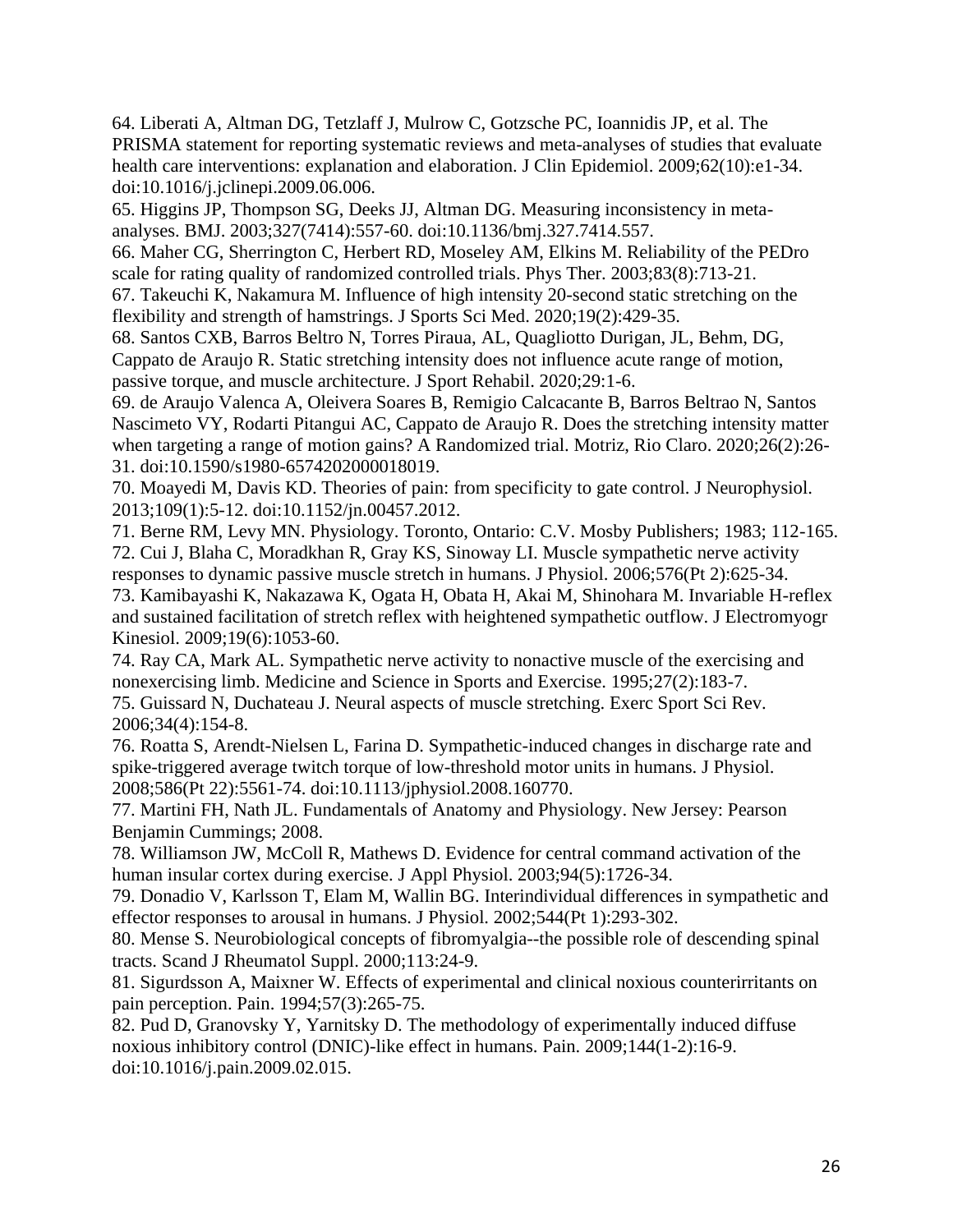83. Le Bars D, Villanueva L, Bouhassira D, Willer JC. Diffuse noxious inhibitory controls (DNIC) in animals and in man. Patol Fiziol Eksp Ter. 1992(4):55-65.

84. Stove MP, Hirata RP, Palsson TS. Muscle stretching - the potential role of endogenous pain inhibitory modulation on stretch tolerance. Scand J Pain. 2019;19(2):415-22. doi:10.1515/sjpain-2018-0334.

85. Reid JC, Greene R, Young JD, Hodgson DD, Blazevich AJ, Behm DG. The effects of different durations of static stretching within a comprehensive warm-up on voluntary and evoked contractile properties. Eur J Appl Physiol. 2018;118(7):1427-45. doi:10.1007/s00421-018-3874- 3.

86. Schleip R. Fascial plasticity- a new neurobiological explanation: Part I. J Bodyw Mov Ther. 2003;7(1):11-9.

87. Schleip R. Fascial plasticity- a new neurobiological explanation: Part 2. J Bodyw Mov Ther. 2003;7(2):104-16.

88. Kruger L. Cutaneous Sensory System. Encyclopedia of Neuroscience. Boston, MA.: Birkhauser; 1987. 64-127.

89. Jenner JR, Stephens JA. Cutaneous reflex responses and thier central nervous pathways studied in man. J Physiol. 1982;333:405-19.

90. Kearney RE, Chan CWY. Reflex response of human arm muscles to cutaneous stimulation of the foot. Brain Res. 1999;170:214-7.

91. Wu G, Ekedahl R, Stark B, Carlstedt T, Nilsson B, Hallin RG. Clustering of Pacinian corpuscle afferent fibres in the human median nerve. Exper Brain Res. 1999;126:399-409.

92. Canedo A. Primary motor cortex influences on the descending and ascending systems. Progress Neurobiol. 1997;51(3):287-335.

93. Cleland CL, Hayward L, Rymer WZ. Neural mechanisms underlying the clasp-knife reflex in the cat. II. Stretch-sensitive muscular-free nerve endings. J Neurophysiol. 1990;64(4):1319-30. doi:10.1152/jn.1990.64.4.1319.

94. Cleland CL, Rymer WZ. Neural mechanisms underlying the clasp-knife reflex in the cat. I. Characteristics of the reflex. J Neurophysiol. 1990;64(4):1303-18.

doi:10.1152/jn.1990.64.4.1303.

95. Cleland CL, Rymer WZ. Functional properties of spinal interneurons activated by muscular free nerve endings and their potential contributions to the clasp-knife reflex. J Neurophysiol. 1993;69(4):1181-91. doi:10.1152/jn.1993.69.4.1181.

96. Behm DG, Bambury A, Cahill F, Power K. Effect of acute static stretching on force, balance, reaction time, and movement time. Med Sci Sports Exerc. 2004;36(8):1397-402.

97. Behm DG, Button DC, Butt JC. Factors affecting force loss with prolonged stretching. Can J Appl Physiol. 2001;26(3):261-72.

98. Prochazka A, Ellaway P. Sensory systems in the control of movement. Comprehensive Physiol. 2012;2(4):2615-2627. DOI: 10.1002/cphy.c100086

99. Phillips C, Powell T, Wiesendanger M. Projection from low-threshold muscle afferents of hand and forearm to area 3a of baboon's cortex. J Physiol. 1971;217(2):419-46.

100. Rathelot J-A, Strick PL. Subdivisions of primary motor cortex based on corticomotoneuronal cells. Proceedings National Acad Sci. 2009;106(3):918-23.

101. Carroll TJ, Herbert RD, Munn J, Lee M, Gandevia SC. Contralateral effects of unilateral strength training: evidence and possible mechanisms. J Appl Physiol (1985). 2006;101(5):1514- 22. doi:10.1152/japplphysiol.00531.2006.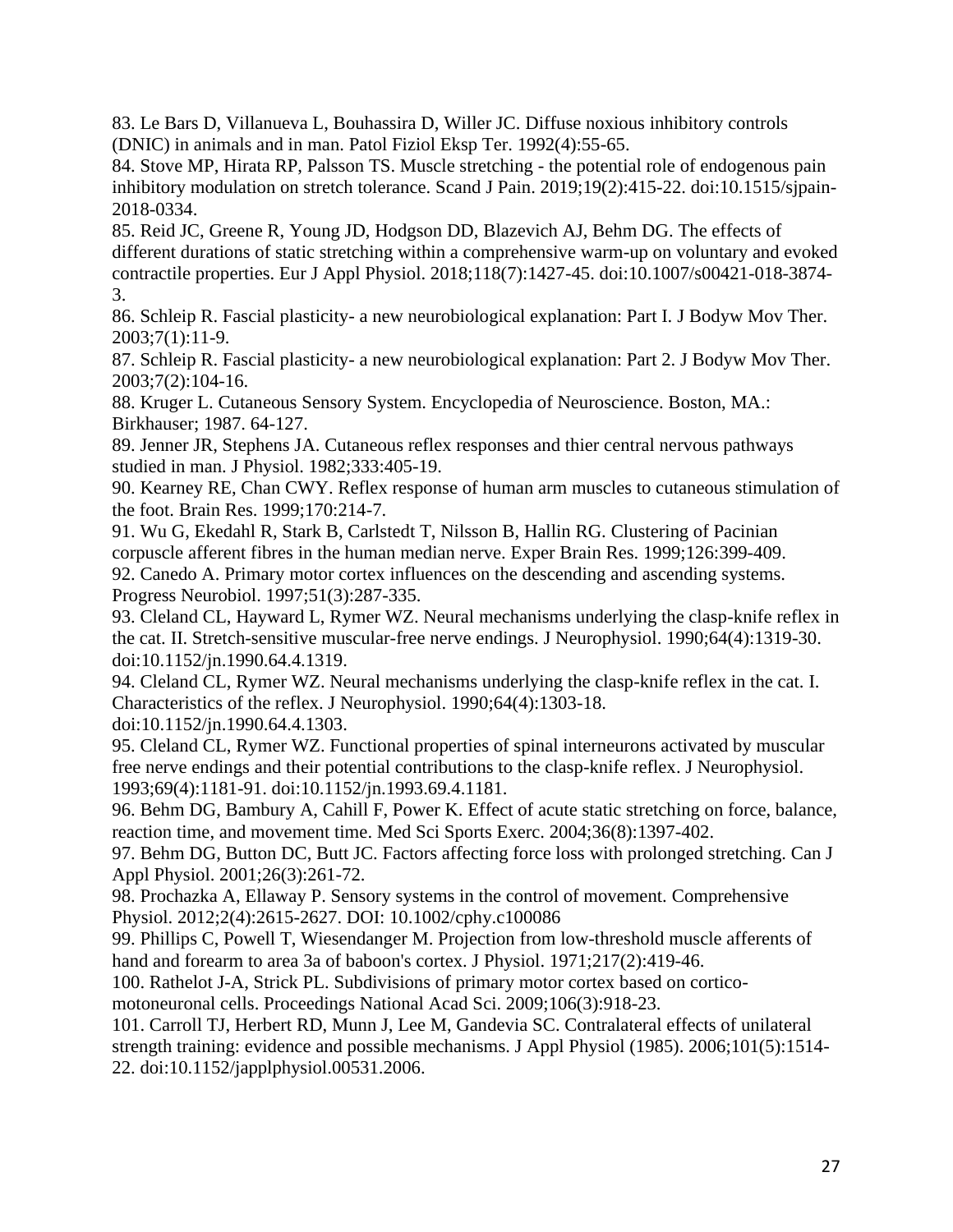102. Hortobagyi T. Cross education and the human central nervous system: Mechanisms of unilateral interventions producing contralateral adaptations. IEEE Engineering Med Biol. 2005;January/February:22-8. doi:0739-5175/05/\$20.00©2005IEEE.

103. Hortobagyi T, Richardson SP, Lomarev M, Shamim E, Meunier S, Russman H, et al. Interhemispheric plasticity in humans. Med Sci Sports Exerc. 2011;43(7):1188-99. doi:10.1249/MSS.0b013e31820a94b8.

104. Pulverenti TS, Trajano GS, Kirk BJ, Blazevich AJ. The loss of muscle force production after muscle stretching is not accompanied by altered corticospinal excitability. Eur J Appl Physiol. 2019;119(10):2287-99.

105. Budini F, Gallasch E, Christova M, Rafolt D, Rauscher AB, Tilp M. One minute static stretch of plantar flexors transiently increases H reflex excitability and exerts no effect on corticospinal pathways. Exper Physiol. 2017;102(8):901-10.

106. Budini F, Kemper D, Christova M, Gallasch E, Rafolt D, Tilp M. Five minutes static stretching influences neural responses at spinal level in the background of unchanged corticospinal excitability. J Musculoskeletal Neuronal Interactions. 2019;19(1):30.

107. Pulverenti TS, Trajano GS, Walsh A, Kirk BJC, Blazevich AJ. Lack of cortical or Iaafferent spinal pathway involvement in muscle force loss after passive static stretching. J Neurophysiol. 2020; 123(5): [https://doi.org/10.1152/jn.00578.2019.](https://doi.org/10.1152/jn.00578.2019)

108. Opplert J, Paizis C, Papitsa A, Blazevich AJ, Cometti C, Babault N. Static stretch and dynamic muscle activity induce acute similar increase in corticospinal excitability. Plos one. 2020;15(3):e0230388.

109. Wilke J, Krause F, Vogt L, Banzer W. What is evidence-based about myofascial chains: A systematic review. Arch Phys Med Rehabil. 2016;97(3):454-61.

doi:10.1016/j.apmr.2015.07.023.

110. Schleip R, Duerselen L, Vleeming A, Naylor IL, Lehmann-Horn F, Zorn A, et al. Strain hardening of fascia: static stretching of dense fibrous connective tissues can induce a temporary stiffness increase accompanied by enhanced matrix hydration. J Bodyw Mov Ther. 2012;16(1):94-100. doi:10.1016/j.jbmt.2011.09.003.

111. Yahia LH, Pigeon P, DesRosiers EA. Viscoelastic properties of the human lumbodorsal fascia. J Biomed Eng. 1993;15(5):425-9. doi:10.1016/0141-5425(93)90081-9.

112. Norton-Old KJ, Schache AG, Barker PJ, Clark RA, Harrison SM, Briggs CA. Anatomical and mechanical relationship between the proximal attachment of adductor longus and the distal rectus sheath. Clin Anat. 2013;26(4):522-30. doi:10.1002/ca.22116.

113. van Wingerden JP, Vleeming A, Snijders CJ, Stoeckart R. A functional-anatomical approach to the spine-pelvis mechanism: interaction between the biceps femoris muscle and the sacrotuberous ligament. Eur Spine J. 1993;2(3):140-4. doi:10.1007/BF00301411.

114. Vleeming A, Pool-Goudzwaard AL, Stoeckart R, van Wingerden JP, Snijders CJ. The posterior layer of the thoracolumbar fascia. Its function in load transfer from spine to legs. Spine (Phila Pa 1976). 1995;20(7):753-8.

115. Benetazzo L, Bizzego A, De Caro R, Frigo G, Guidolin D, Stecco C. 3D reconstruction of the crural and thoracolumbar fasciae. Surg Radiol Anat. 2011;33(10):855-62. doi:10.1007/s00276-010-0757-7.

116. Eng CM, Pancheri FQ, Lieberman DE, Biewener AA, Dorfmann L. Directional differences in the biaxial material properties of fascia lata and the implications for fascia function. Ann Biomed Eng. 2014;42(6):1224-37. doi:10.1007/s10439-014-0999-3.